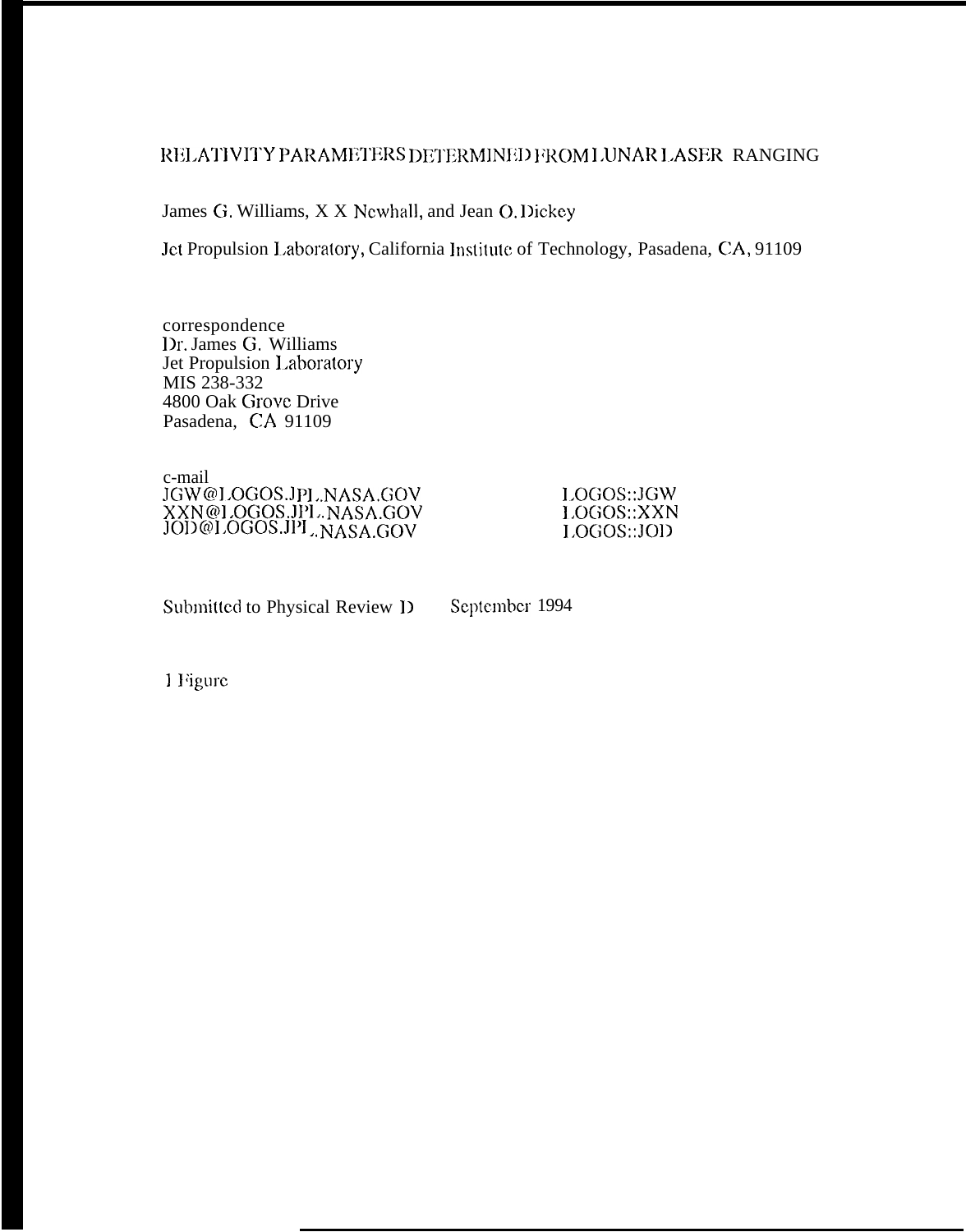# Relativity Parameters Determined from l,unar Laser Ranging

*J, G. Williams, X X Newhall, and J. O. Dickey Jet Propulsion I.aboratory California Institute of Technology, Pasadena, California*

Submitted to Physical Review I)

### Abstract

Analysis of 24 years of lunar laser ranging clata has been used to test the Principle of Equivalence, geodetic precession, the PPN parameters  $\beta$  and  $\gamma$ , and  $\dot{G}/G$ . Recent data can be fit with an rrns scatter of 3 cm. (a) Using the Nordtvedt effect to test the Principle of Equivalence, it is found that the Moon and Earth accelerate alike in the Sun's field. The relative accelerations match to within 5  $x 1 \delta^3$ . This limit, combined with a 7 limit from planctary time delay, gives  $\beta$ . Including the uncertainty due to compositional differences, the parameter  $\beta$  differs from unity by no more than 0.0014 ; and, if the weak equivalence princip]c is satisfied, the difference is no more than 0.0006. (b) Geodetic precession matches its expected 19.2 milliarcseconds/yr rate within 0.7%. This corresponds to a 1 % test of 7. (c) Apart from the Nordtvedt effect,  $\beta$  and  $\gamma$  can be tested from their influence on the lunar orbit. Theoretically it is argued that the linear combination  $0.8\beta + 1.47$  can be tested at the 1% level of accuracy. During solutions using numerically derived partial derivatives, higher sensitivity is found. Both  $\beta$  and  $\gamma$  match the values of general relativity to within 0.005, and the linear combination  $\beta$  -i 7 matches to within 0.003, but caution is advised due to the lack of theoretical understanding of these sensitivities. (d) No evidence for a changing gravitational constant is found, with  $|\dot{G}/G| \leq 0.9 \times 10^{-11}$ . There is significant sensitivity to  $G/G$  through solar perturbations on the lunar orbit.

### Introduction

in July, 1969, the Apollo 11 lunar mission placed an array of 100 silica corner-cube laser rctrorcflcctors on the Sca of Tranquility. Within a fcw weeks the 2.7 rn telescope at the McDonald Observatory on Mt. Locke, Texas, succeeded in detecting photons returned from a laser pulse sent to the reflector. By 1970, the observatory was routinely obtaining ranges with approximate uncertainties of 20--30 cm.

'J'wo more reflector arrays were landed by Apollo missions in 1971: onc at the crater Fra Mauro and one at IIadley Rillc. A French-bui]t reflector aboard the Russian spacecraft Lunakhod II was placed near the crater Le Monnicr in early 1973. These events provided an opportunity for testing relativity.

### The I)ata Set

The data set used in this analysis consists of r anging observations from three sites covering the time from March, 1970 to Jaunary, 1994. Between 1970 and 1984 the only data used arc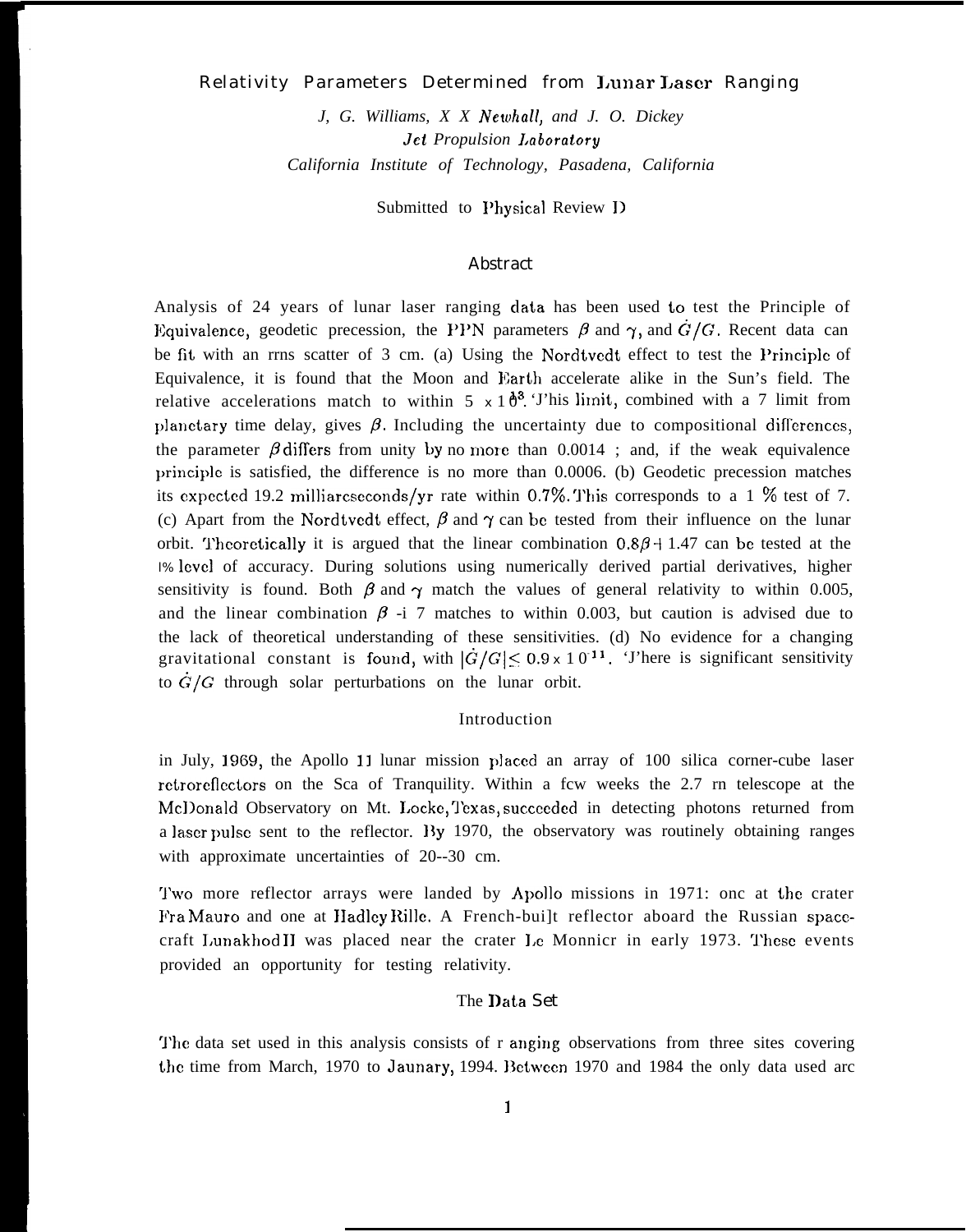those from the McDonald Observatory. 'J'hen in 1984 two other stations began acquiring ranges: one on Mt. Haleakala on the island of Maui; the other at the CERGA station in Grasse, France. (In 1985 the 2.7 m McDonald instrument ceased laser ranging operation and was replaced by the McDonald Laser Ranging System, a dedicated 60 cm telescope, '1'hc Halcakala facility terminated lunar ranging operations in August, 1990.)

The lasers currently used in the ranging operate at  $10 \text{ Hz}$ , with a pulse width of about 200 picosecond; each pulse contains  $\sim 10^{18}$  photons. Under favorable observing conditions a single reflcctcd photon is detected once every fcw seconds. For data processing, the ranges represented by the returned photons are statistically cornbined into normal points, each normal point comprising anywhere from 1 to  $\sim$  1 00 photons. There arc 8427 normal points used in this investigation, spanning the period from March, 1970 through January, 1994,

The ranges of the early 1970s had uncertainties of approximately 25 cm. By 1976 the uncertainties of the ranges had decreased to about  $15 \text{ cm}$ . Accuracies improved further in the mid-1980s; by 1987 they were 4 cm, and the present uncertainties arc 2-3 cm.

# Estimated I'aramcters

Onc immediate result of lunar ranging was the great increase in the accuracy of the lunar cphcmcris. Within six years, the fitting of lunar range data reduced the range error from approximately one kilometer to a fcw decimeters. Mcasurcmcnts at the highest level of precision also provide commensurate determination of the lunar physical libations (rotation), reflector coordinates, elastic deformation, rotational dissipation, moments of inertia, low-degree gravity field, and Love numbers, as well as the mass of the Earth-Moon system, and Earth station locations, precession and nutation of the equator, and rotation (U'J'1 and polar motion). Also estimated is the secular acceleration of the geocentric lunar longitude, arising principally from the interaction of the Moon with the terrestrial ocean tides.

# The Mathematical Model

The simultaneous numerical integration of the Moon and planets uscs the solar-system barycenter. This approach establishes the coordinate frame used for the computation of the observable time delay or "range." Each transmit and receive time at the ranging observatory is transformed to the coordinate time for the solar-system barycenter using the vector formulation of Moyer [I]. Geocentric observatory coordinates and selenocentric reflector coordinates are modified with a Lorentz transformation. The gravity fields of the Sun and Earth delay the signal. Given a transmit time, the cornputed receive and reflect times arc derived from a 'light-time iteration ."

'The formulation of the JPL planetary ephemeris programs is used to estimate the relativity parameters. The principal gravitational force on the nine planets, the Sun, and the Moon is modeled by considering those bodies to be point masses in the isotropic, Parametrized Post-Ncwtonian  $(PPN)$  n-body metric [2]. A thorough description of the equations of motion for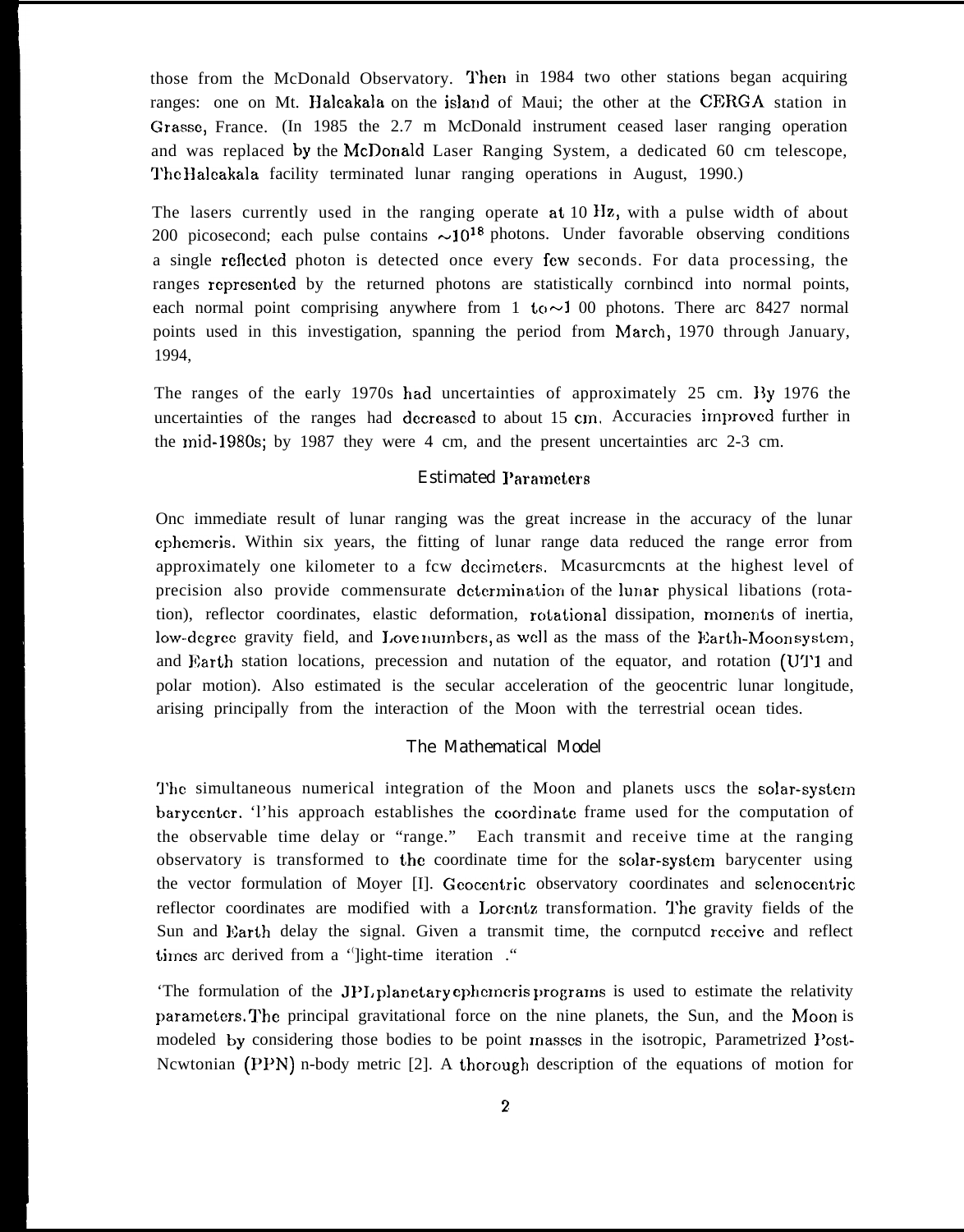the planets and Moon is given in [3]. '1'hc portion of the model used in relativity analysis is the point-mass acceleration for each of the bodies:

$$
\ddot{\mathbf{r}}_{\text{point mass}} = \sum_{j \neq i} \frac{\mu_j(\mathbf{r}_j - \mathbf{r}_i)}{r_{ij}^3} \left\{ 1 - \frac{2(\beta + \gamma)}{c^2} \sum_{k \neq i} \frac{\mu_k}{r_{ik}} - \frac{2\beta - 1}{c^2} \sum_{k \neq j} \frac{\mu_k}{r_{jk}} + \gamma \left(\frac{v_i}{c}\right)^2 + (1 + \gamma) \left(\frac{v_j}{c}\right)^2 - \frac{2(1 + \gamma)}{c^2} \dot{\mathbf{r}}_i \cdot \dot{\mathbf{r}}_j \right\} \n+ \frac{3}{2c^2} \left[ \frac{(\mathbf{r}_i - \mathbf{r}_j) \cdot \dot{\mathbf{r}}_j}{r_{ij}} \right]^2 + \frac{1}{2c^2} (\mathbf{r}_j - \mathbf{r}_i) \cdot \ddot{\mathbf{r}}_j \right\} \n+ \frac{1}{c^2} \sum_{j \neq i} \frac{\mu_j}{r_{ij}^3} \{ [\mathbf{r}_i \cdot \mathbf{r}_j] \cdot [(2 + 2\gamma) \dot{\mathbf{r}}_i \cdot (1 + 2\gamma) \dot{\mathbf{r}}_j] \} (\dot{\mathbf{r}}_i - \dot{\mathbf{r}}_j) \n+ \frac{(3 + 4\gamma)}{2c^2} \sum_{j \neq i} \frac{\mu_j \ddot{\mathbf{r}}_j}{r_{ij}}
$$
\n(1)

where  $\mathbf{r}_i, \dot{\mathbf{r}}_i$ , and  $\ddot{\mathbf{r}}_i$  are the solar-system barycentric position, velocity, and acceleration vectors of body  $i; \mu_j = Gm_j$ , where G is the gravitational constant and  $m_j$  is the mass of body  $j; r_{ij} = |\mathbf{r}_i - \mathbf{r}_i|$ ;  $\beta$  is the PPN parameter measuring the nonlinearity in superposition of gravity;  $7$  is the PPN parameter measuring space curvature produced by unit rest mass;  $v_i = |\dot{r}_i|$ ; and c is the speed of light. (The remaining part of the equations of motion accounts for tides, gravitational harmonics, and the effects of the major asteroids.)

The parameter 7 also directly affects the measured range. From a geometrical point of view the Sun, Earth, and Moon each curve space in their vicinity to varying degrees. The effect of this curvature is to increase the round-trip travel time of a laser pulse. The complete relativistic light-time expression was derived in heliocentric form by Shapiro [4] in 1964 and independently by Holdridge [5] in 1967. It was formulated in expanded solar-system barycentric form by Moyer [6] in 1977. The portion of Moyer's form due to the Sun and Earth is

$$
t_j \t t_i = \frac{19}{c} \left[ \frac{(1+\gamma)\mu_S}{c^3} \right] \left[ \frac{r_i^S + r_j^S + r_{ij}^S + (1+\gamma)\mu_S/c^2}{r_i^S + r_j^S - r_{ij}^S + (1+\gamma)\mu_S/c^2} \right]
$$

$$
= \frac{(1+\gamma)\mu_E}{c^3} \ln \left( \frac{r_i^E + r_j^E + r_{ij}^E}{r_i^E + r_j^E - r_{ij}^E} \right)
$$

'l'he first term on the right is the geometric travel time duc to coordinate separation; the remaining two terms represent the curvature efrects duc to the Sun and Earth. The complete equation gives the elapsed coordinate time between two photon events, where an event is indicated by the subscript i or  $j$ . Event 1 is transmission, event 2 is reflection, and event 3 is reception. A roman superscript denotes the origin of a vector:  $\bf{B}$  is the solar-system barycenter, S is the Sun, and E is the Earth. In the convention used here, the subscript  $\vec{i}$ represents the earlier of two photon events,  $j$  the later of the two. For the "up-leg" light time,  $i = 1$  (transmission) and  $j = 2$  (reflection); the "down-leg" values are  $i = -2$  (reflection) and  $j = 3$  (reception). In each case,  $j = i + 1$ .

The usc of the symbols in the equation is: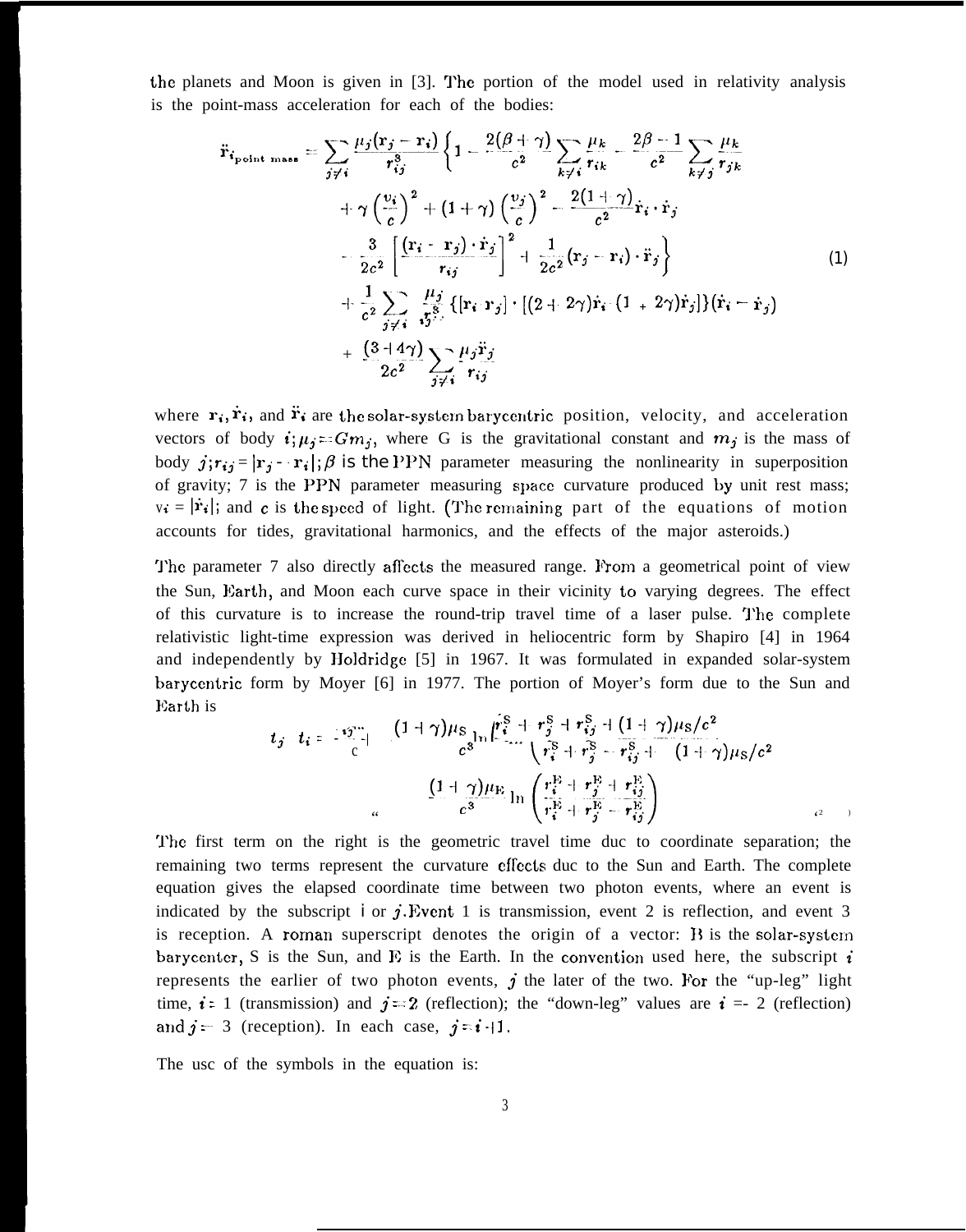$r_i^S = |r_i^S|$ , the magnitude of the vector from the Sun to photon event **i** (transmission or reflection) at coordinate time  $t_i$ .  $r_j^s$  has the corresponding meaning for photon event j (reflection or reception). Superscripts  $B$  and  $E$  have the meanings stated above.

 $r_{i,j}^S = |r_i^S - r_i^S|$ , the magnitude of the difference between the vector from the Sun to photon event j at time  $t_j$  and the vector from the SuIl to photon event i at time  $t_i$ .

7 = the PPN parameter measuring the amount of space curvature produced by unit rest mass;  $\mu$ s =  $GM_{Sun}$ ;  $\mu$ <sub>E</sub> =  $GM_{Earth}$ ; and c == the speed of light.

When converted to units of lunar- range, the dominant effect of space curvature is duc to the Sun and averages 7.6 m; the contribution from the Earth is about 4 cm. The ignored effect of the Moon amounts to only 0.6- 0.7 mm.

# I,LR and Rc]ativity

l'he Moon orbits the Earth at a mean distance of 385,000 km. Solar perturbations distort the orbit from an idealized geocentric ellipse at about 1% of that figure. Since the earliest development of the classical theory of gravitation, the Moon has been an important test of that theory. Now that laser range observations to the Moon have accuracies of  $3 \text{ cm}$ , tests of relativistic gravitational theory arc practical. This paper presents the results of tests of the principle of equivalence, geodetic precession, the PPN quantities  $\beta$  and  $\gamma$ , and the time-rate of change of the gravitational constant G.

In the analysis and results which follow, the standard errors given for the estimated relativistic parameters are '(realistic" rather than the formal values derived from the estimation process. The reasons arc  $(1)$  for a large number of data points, systematic errors can corrupt solutions by more than the formal error (which assumes random errors) without producing obvious signatures in post-fit residuals. There arc known dynamical systematic effects, such as solar radiation pressure and internal lunar viscous dissipation, that arc not modeled; and (2) both the density and orbital samp]c space of the data arc non-uniform. Most of the lunar range data arc obtained near the first and last quarter phases of the Moon; such preferential distribution is of concern.

This paper presents the results of the determination of relativity parameters using  $LLR$ data. During the solution process, however, approximately 140 additional parameters are estimated, including the ephemerides of all the planets and the masses of selected asteroids. Reliable estimation of the planetary orbits and asteroid masses requires the inclusion of more than 64000 planetary observations. '1'hose data do indeed provide a strong determination of the aforementioned parameters, but their presence is not directly used to estimate relativity parameters. This paper is intended as a lunar test of relativity.

# The Principle of Equivalence

Nordtvedt [7], [8], [9], [10] has published an analysis of the eflccts of a violation of the Principle of Equivalence. (A consequence of this principle is that the gravitational mass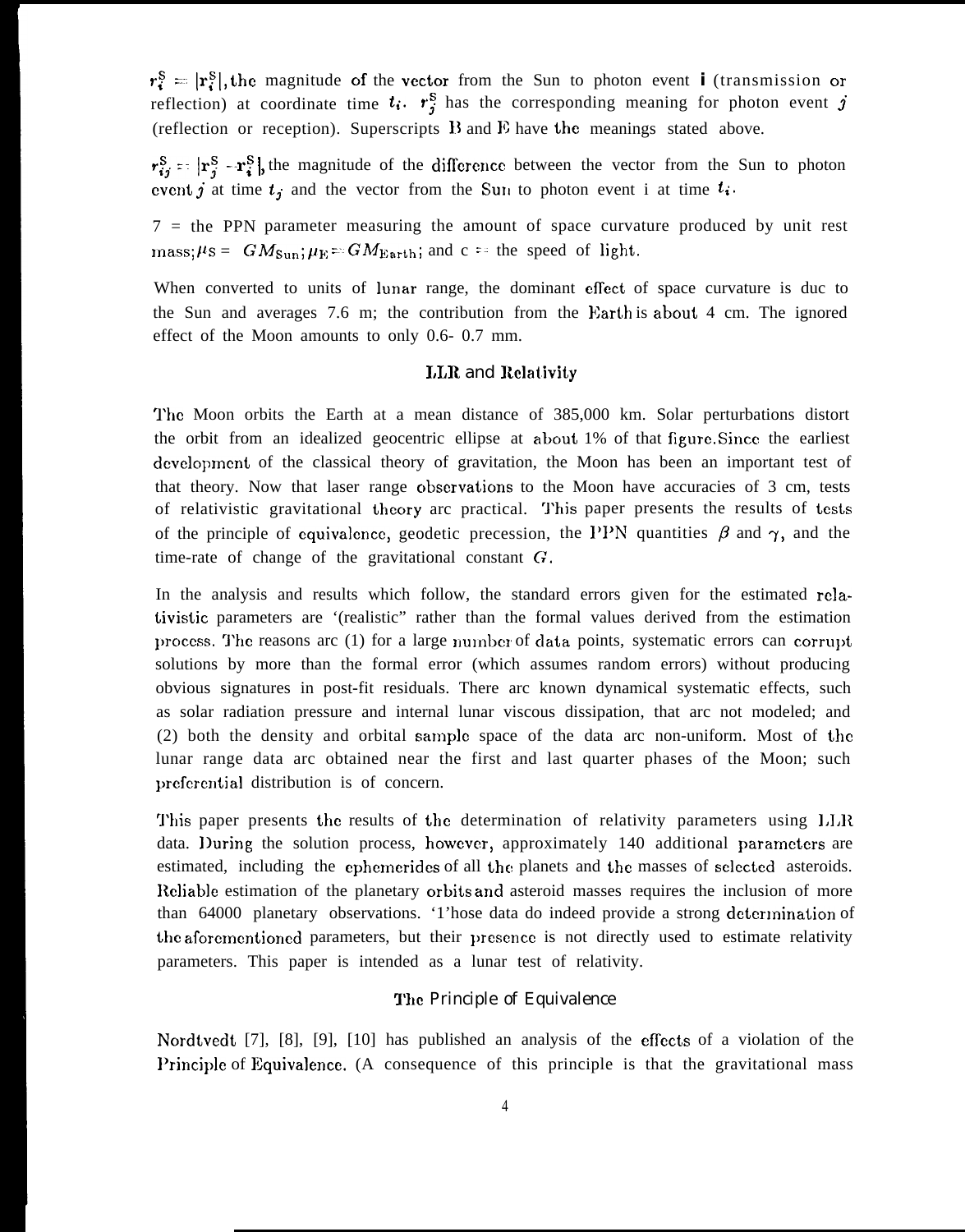$M_G$  of any object is identical to its inertial mass  $M_I$ .) The Earth and Moon are accelerated by the gravitational field of the Sun. Failure of the Principle of Equivalence would cause a differential acceleration between the two bodies, giving a dipole term in the expansion of the Sun's gravitational field at the Earth, Nordtvedt points out that a failure of the principle would lead to an anomalous radial perturbation with the 29.53-day synodic period between the Moon and Sun. (The synodic period is the reciprocal of the difference between between the inverse sidereal periods:  $29.53 = \left[\frac{1}{27.32} - \frac{1}{365.24}\right]$ . The argument (designated  $D$ ) with synodic period is the mean longitude of the Moon minus the mean longitude of the Sun and is zero at new Moon. Any anomalous radial perturbation will be proportional to Cos D.

A breakdown of the l'rinciple of Equivalence gives an acceleration of the Moon with respect to the Earth of  $GM'Er'/r'^3$ , where G is the gravitational constant, M' is the is the mass of the Sun, r' is the vector from the Sun to the Earth-Moon center of mass, r' is the magnitude of r', and  $E = (M_g/M_i)_{\text{Earth}} - (M_g/M_i)_{\text{Moon}}$  is the difference between the Earth and Moon gravitational-to-inertial mass ratios.

The lunar mean anomaly is 1; its rate is the natural frequency for radial perturbations. Nordtvedt's original first-order expression for a near-circular orbit can be written

$$
\Delta r = -a'E \frac{\dot{L}^{\prime 2} (2\dot{L} + \dot{D})}{\dot{D} (\dot{l}^2 - \dot{D}^2)} \cos D.
$$
 (3)

In the conventional notation of lunar theory,  $\overline{L}$  is the mean longitude of the Moon, 1.' is the mean longitude of the Sun (180 degrees from the heliocentric mean longitude of the Earth-Moon barycenter), a' is the heliocentric semimajor axis of the Earth-Moon barycenter orbit, and  $D = L - L'$ . (Dots over quantities indicate rates; primes denote quantities referring to the sun. )

As a check of Nordtvcdt's original result a sorncwhat different derivation based on perturbations of orbital elements was pcrforrncd. It gives

$$
\Delta r = -a^{t} E \frac{\hat{i} \hat{L}^{t/2} (2\hat{i} + \hat{D})}{\hat{j} \hat{D} (\hat{i}^2 - \hat{D}^2)} \cos D.
$$
 (4)

When evaluated in meters, the two coefficients are  $-2.08 \times 10^{10} E$  and  $-2.05 \times 10^{10} E$ respectively. The difference between the two is only 1.4%. It will be noted that the de nominator contains the combination  $\mathbf{i} \cdot \mathbf{D}$ , which is the difference between the solar mean motion and the lunar perigee precession  $\dot{L}' - \dot{\omega}$ . A breakdown of the equivalence principle would also give rise to a perturbation in longitude proportional to sin  $D$ . For  $a\Delta L$ , where *a* is the semimator axis, the companion to Eq. (4) has a coefficient  $-2.1$  times larger.

Recently Nordtvedt  $[11]$  has demonstrated that the earlier-derived coefficients of cos  $D$  need to be increased by about 40% over the values given above. This amplification arises because of the strong solar influence on the lunar orbit. The synodic period of the perturbation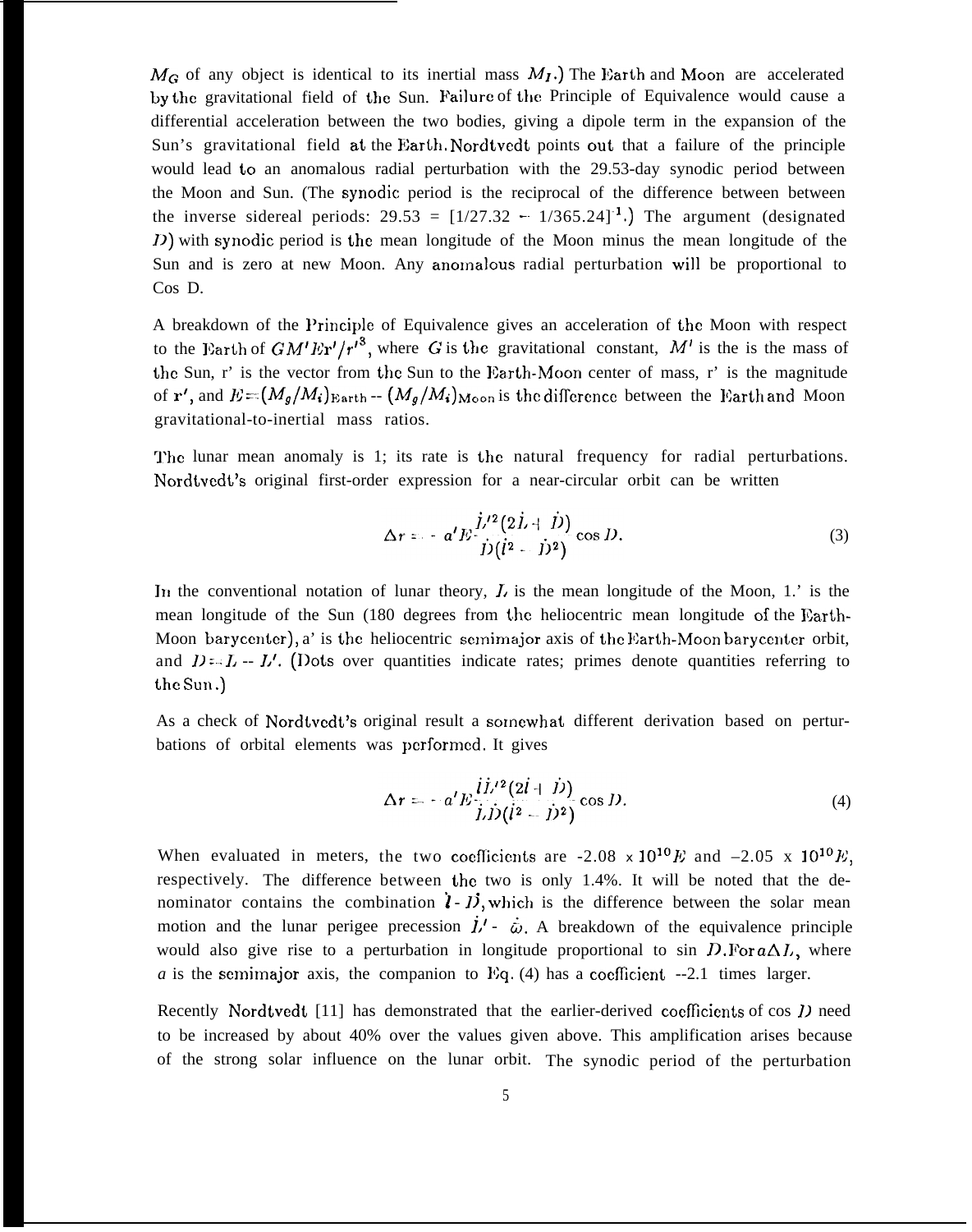interacts with the  $2D$  tidal expansion of the solar field at the Earth. With this correction the radial perturbation in meters is

Ar =- --2.87 x 10 IO Ecos D

The longitude perturbation also needs to be increased by about 40%.

The above equations apply to any breakdown of the Principle of Equivalence, A breakdown of the Strong Equivalence Principle, where gravitational self-energy  $U_g$  can influence the gravitational interaction, is possible for bodies the size of the Earth and Moon. Nordtvedt eives

$$
\frac{M_g}{M_i} - 1 = \eta \frac{U_g}{Mc^2}
$$

The quantity  $\eta$  depends on the PPN parameters  $\beta$  and 7 according to

$$
\eta = 4\beta - \gamma - 3
$$

and is zero for General Relativity. Numerically,

$$
E = (-4.64 \times 10^{-4} \text{ o} - 10.19 \times 10^{-10})\eta
$$
  
- 4.45 x 10<sup>-10</sup>  $\eta$ . (5)

Expressed in terms of  $\eta$ , the radial perturbation in meters is Ar = 12.8 $\eta$  cos D

The above values in Eq.  $(5)$  arc the same as used in [1 2], where the Earth's self-energy is based on the result [13] for a structured interior, and the Moon's self-energy is based on a homogeneous interior. Adelberger et ccl. [14] nave suggested a 10% larger value for the Earth. Our own computation for the self-energies for radially structured interiors for both bodies recovered the earlier values to the number of digits given in Eq.  $(5)$ .

Apart from the Nordtvedt effect, there are other causes of cos D signatures in the lunar distance. From the classical expansion of the lunar orbit  $(1\ 5]$ ,  $[1\ 6]$ ) there is a 109 km  $\cos D$  term in the radial coordinate. The amplitude depends on mass ratios, mean motions, and the mean distance to the Moon, but these are well enough known that no significant error occurs for this coefficient. There is also a relativistic contribution apart from the Nordtvedt effect which has been computed by [1 I],  $[1 7]$ ,  $[18]$ ,  $[19]$ ,  $[20]$ ,  $[21]$ , and  $[22]$ . This relativistic contribution is given as --6 cm cos  $D$  in [1 9]. The numerical integration of the relativistic equations of motion should include classical and relativistic orbit signatures in our lunar ephemeris. Williams *et al.* [12] mention that the interaction between the Earth's gravitational second harmonic J, and the Sun gives rise to a  $-5$  cm cos *I*) effect ( $-7$  cm with the  $40\%$  increase). This force is included in our equations of motion. Solar radiation pressur. also gives rise to a small signature  $[1 \ 1]$ ,  $[23]$ . This effect is estimated to be  $-0.35$  cm cos D. 'J'hc software contains a model for the solar gravity field but not for solar radiation pressure, The differences between the transmit, reflect, and receive times are computed by iteration, and the time delay of  $Eq. (2)$  is modeled, implying that there should be no anomalous signatures due to these sources [24].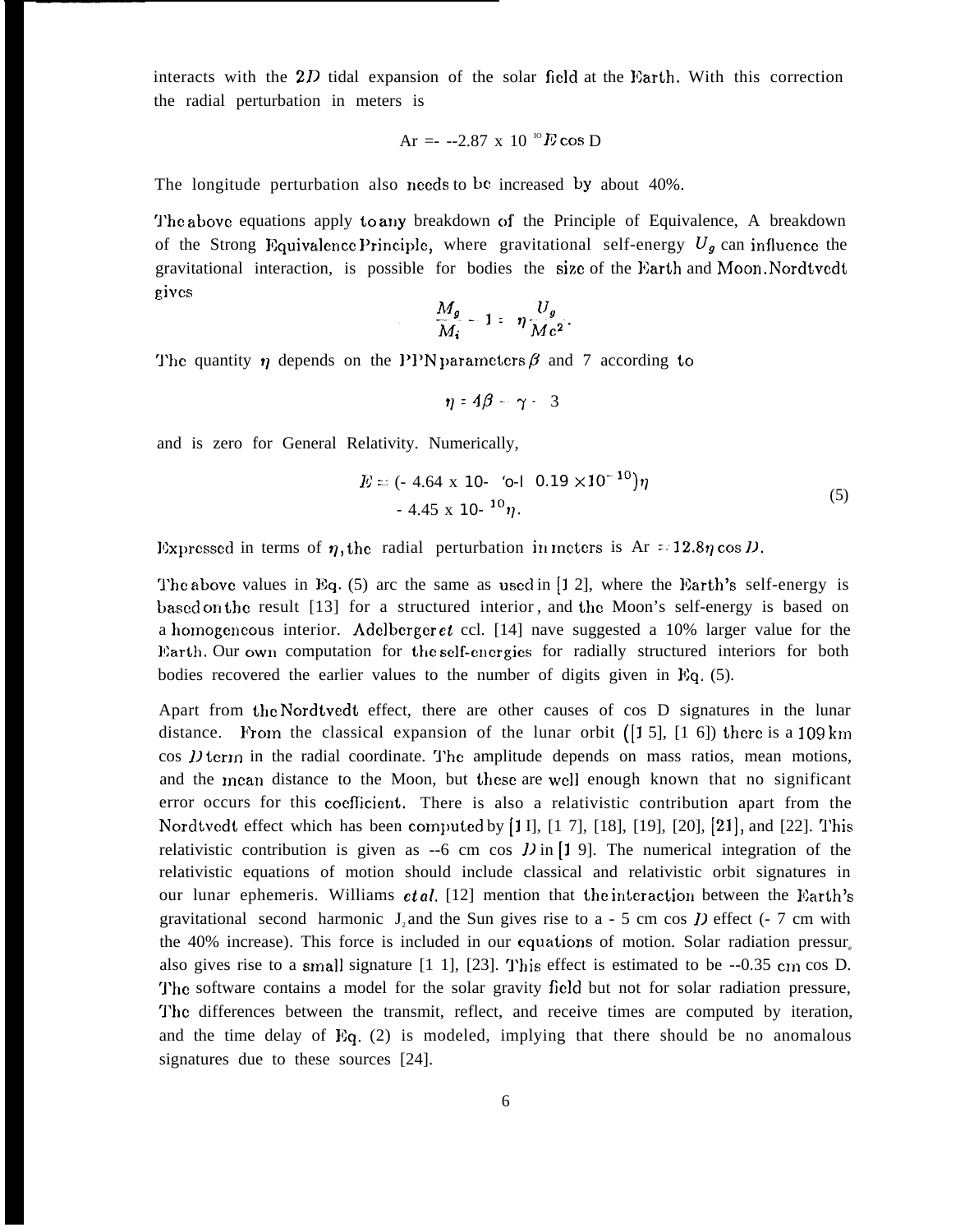The partial derivative for  $M_g/M_i$  is generated by numerical integration (prior to the results in [25] we used the cos D formulation). The solution gives  $E = (4.3 \pm 4.6) \times 10^{-3}$ . This is equivalent to --1.2  $\pm$  1.3 cm in the coefficient of cos D or, for a violation of the Strong Equivalence Principle, to  $\eta = -0.0010+ 0.0010$ . The argument D is unevenly sampled. Ranges arc never acquired near new Moon bccause of the bright Sun. The former 2.7 m Mcl)onald Observatory ranging system could acquire ranges near full Moon, but the newer, more accurate, lower-energy-per-pulse systems have acquired full-Moon ranges only during an eclipse. Wishing to bc cautious about unccrtaintics, the procedure of [26] has been used. in a root-surn-squared sense, I crn has been added to the uncertainty in the coefficient of cos D, 3.5 x 10<sup>-13</sup> to E, and 0.0008 to  $\eta$ . If the unmodeled 0.3 cm effect from solar radiation pressure is applied as a correction, then  $E = (3.2 \pm 4.6) \times 10^{-10}$ , the cos D coefficient is  $-0.9 \pm 1.3$  cm, and  $\eta = -0.00073:0.0010$ . In the solution for E, the largest correlations of .4 OCCUr with  $GM_{Earth+Moon}$ , lunar semimajor axis a, and eccentricity e. These occur because a cos  $2D$  term is important for the GM determination and will not be independent of the  $\cos$  *D* term because of nonuniform sampling and of the facts that the semimajor axis is connected to GM through Kepler's third law and that the product *ae is* better determined than e.

The results for E and the cos D coefficient apply to the Equivalence Principle, weak or strong. Barlier results for the Nordtvedt effect have been interpreted in terms of the Strong Equivalence Principle, the laboratory results for the Weak Equivalence Principle being able to rule out effects duc to composition. Limits as low as those given above require consideraion of the Weak Equivalence Principle [20]. Adelberger *et al.* [14], [27] have combined their Eötvös results with the Princeton [28] and Moscow [29] Eötvös experiments. For acceleration in the solar field they place limits on the fractional acceleration due to composition. Su et al. [30] have used test bodies which simulate the compositional differences of the Earth and Moon. ~'heir compositional contribution to E is (-1.6:1 2.2) x 10<sup>-12</sup>. It should be noted that the Nordtvcdt test is a null result. It would bc necessary to have compensating violations of the Strong and Weak Equivalence Principles.

We wish to derive  $\beta$  from  $\eta$  and 7 using  $\beta = (\eta + \gamma + 3)/4$ . The compositional constraints from the preceding discussion contribute to  $\eta$  and  $\beta$ . Combining the compositional [30] and LLR results gives  $\eta$  : -0.00434 0,0051. The uncertainty for 7 is taken to be 0.002 from the interplanetary time delay [3]]. Including the Weak Equivalence Principle,  $\beta =$  $0.9989:1:0.0014$ . Under the assumption that the Weak Equivalence Principle is satisfied,  $\beta = 0.9998 + 0.0006$ .

Previously reported results for the Nordtvedt effect are given in [1 2], [25], [26], [32], [33], [34], [35], and [36]. The last two results have uncertainties comparable to this paper. The uncertainty in determinations of the Nordtvedt effect has dccrcased by a factor of 30 during 18 years.

#### Geodetic Precession

'J'he geodetic precession is also called both the geodesic precession and the de Sitter-J~okker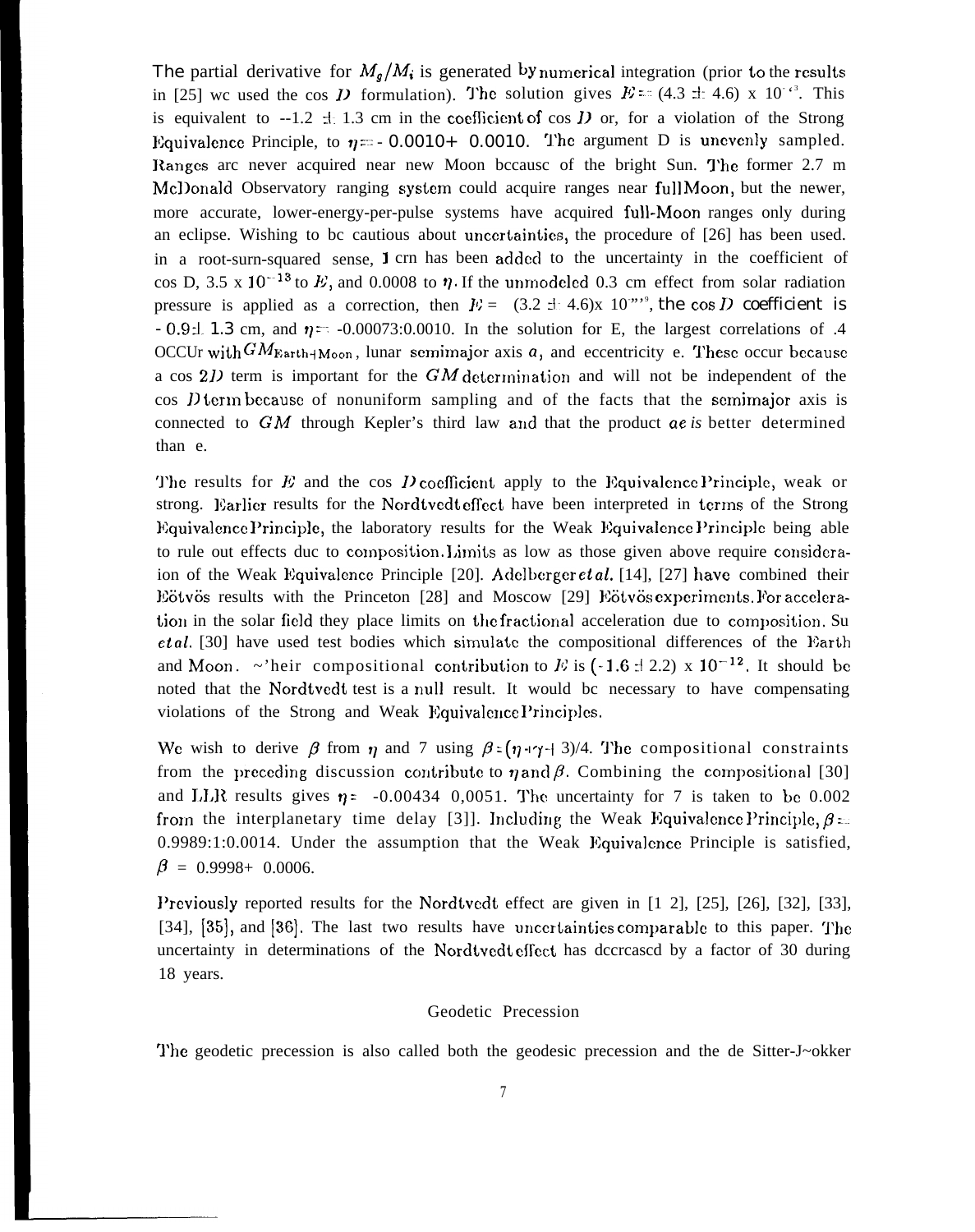precession, It contributes a 19,2 mas/yr (millarcseconds/ear) rate to the lunar node, longitude of perigee, and mean longitude. The geodetic precession is progradc and is computed from [37], [38], [39] to bc

$$
P_g = (1/2-1) \cdot \frac{(n' a'/c)^2 n'}{(1-e'^2)} \tag{6}
$$

where c is the speed of light and, for the orbit of the Earth-Moon system about the Sun, n' is the mean motion, a' the scmimajor axis, and e' the eccentricity.

Wc review and extend the discussion of [40], which proposes testing for the geodetic precession using LLR data. The distance from the center of the Earth to the center of the Moon can be represented by the series with largest terms (in kilometers):

$$
r = 385001 - 20905 \cos l - 3699 \cos(2D - l) - 2956 \cos 2D + 0 \tag{7}
$$

The first term is the mean distance, the second results from the eccentricity of the orbit, and the third and fourth are from solar perturbations. The lunar mean anomaly is  $\ell$  (27.56-day period), and D is the mean elongation of the Moon from the Sun (29.53-day period).

For purposes of explanation, we can imagine that the least-squares solutions are equivalent to determining amplitudes, phases, and  $\mu$ hase rates of individual terms in Eq. (7). More exactly, there arc a limited number of free parameters in a solution, so that the amplitudes, phases, and phase rates arc not all independent. Typically, the amplitude of a well sampled frequency can be measured to about 1 cm accuracy, From  $th$  second term one expects to determine the mean anomaly to 0.1 rnas and the anomalistic mean motion  $\ell$ with correspondingly high accuracy. Limitations, which increase the uncertainty, include the need to also dctcrrnine quadratic and long-period (18.6 yr) tidal contributions to the mean anomaly [41], terms at nearby frequencies which require 6.O-year and 8.9-year data spans to separate fully, and a span of the most accurate data, which is 7 years long. From the two solar perturbation terms and the mean ancmaly, onc gets *1)* with sub-mas accuracy and its rate with corresponding accuracy. It is presumed that the planetary data give  $\dot{L}$ . Since  $D : L - I' = \bar{\omega} + I - I'$ , the longitude-of-perigee rate can be determined. The geodetic precession can be thought of as being detected through its influence on the lunar longitude-of-perigee precession rate. in addition to the errors in  $\vec{l}$  and  $\vec{l}$ , we must ask what errors arc present in the longitude-of-perigee r ate.

'J'hc lunar pcrigcc precession rate is dominated by solar perturbations. While the classical contributions to the perige precession rate from lunar and solar orbital parameters arc mostly very well known, two influences merit discussion. An error in the inclination of the lunar orbit plane to the ecliptic plane of 1 rnas would introduce a 0.18 mas/yr uncertainty in the perigec precession rate. The orientation of the planes of the lunar orbit, ecliptic, and the Earth's equator are determined by the  $LLR$  data, but it takes 18.6 years to get a full separation of these parameters. Thus the uncertainty in the lunar inclination has been decreasing strongly with time, and a good test of the geodetic precession is a benefit of the long data arc. The error in the first  $LLR$  tests of geodetic precession ([25], [42]) was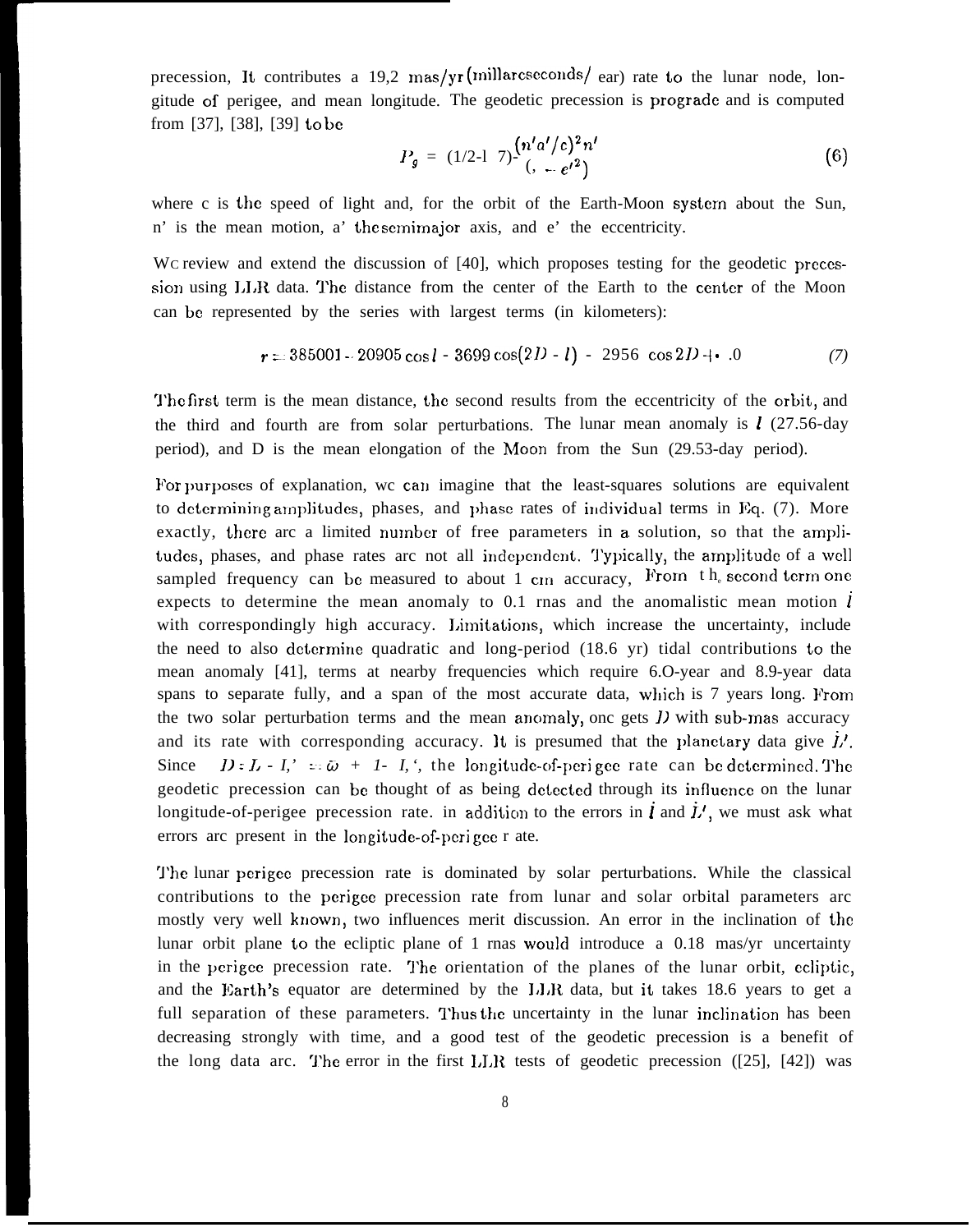dominated by the inclination uncertainty. Because the highest quality data extend over only the past 7 years, the accuracy of the inclination should continue to improve in the future. The inclination uncertainty is now less than I mas, and this source of error should continue to decrease.

'J'he second significant source of perigee precession error comes from the lunar second-degree gravitational harmonics  $J_2$  and  $C_{22}$ . Since the ratio is accurately known from the LLR analyses, we will refer to the error in  $J_2$  only. Until recently we have used a 0.6% uncertainty for the lunar  $J_2$ , corresponding to a precession error of 0.14 mas/yr (0.7% of the geodetic precession). This J, uncertainty came from [33], which combined the analysis of Lunar Orbiter Doppler data and LLR data in a single solution. It was the Lunar Orbiter data which determined the  $J_1$  in that combination. There have been two recent developments:  $J J R$ can now determine the second-degree lunar harmonics as accurately as the earlier l,unar Orbiter analysis [26], and the l,unar Orbiter data have been extensively reanalyzed [43] with an improvement in accuracy. The two results are concordant. As wc now include the lunar  $J_2$  as a solution parameter, the J<sub>2</sub> uncertainty, like the inclination error, is accounted for during the least-squares solutions.

The equations of motion for the numerical integration of the lunar and planetary ephemerides in Eq. (1) are those of General Relativity. 'J'hey contain the inherent geodetic precession effects.

WC isolated the terms in the relativistic equations of motion which give rise to the geodetic precession, and we included a scale factor  $K_{qp}$  representing a possible departure from the prediction of General Relativity:

$$
\ddot{\mathbf{r}}_{M} - \ddot{\mathbf{r}}_{B} = K_{gp} \frac{2\mu_S}{c^2 r_B^3} \left\{ -\gamma [\dot{\mathbf{r}}_B \cdot (\dot{\mathbf{r}}_M - \dot{\mathbf{r}}_B)] \mathbf{r}_B + (1 + \gamma) [\mathbf{r}_B \cdot (\dot{\mathbf{r}}_M - \dot{\mathbf{r}}_B)] \dot{\mathbf{r}}_B \right\}
$$

where the quantities  $r<sub>E</sub>, r<sub>M</sub>$ , and  $r<sub>B</sub>$  denote the solar-system barycentric positions of the Earth, Moon, and Earth-Moon barycenter, respectively, and time is referenced to the solarsystcm bar ycentcr.

The solution for the geodetic precession coefficient is

$$
K_{gp} = -0.0034 \ 0.007
$$

'l'he uncertainty corresponds to a precession error of 0.14 mas/yr. 'J'he largest correlation of 0.56 is with the lunar  $J_2$ ; this parameter is now a more important error source than the orbit inclination. As the coefficient of the 19.2 mas/yr geodetic precession is  $(1 -2\gamma)/3$ , the precession duc to 7 is 12.8 mas/yr. The above result for  $K_{gp}$  corresponds to a 1% test of  $\gamma$ .

Bertotti et al. [40] did not fit data but argued that geodetic precession was being satisfied (a) from the small size of the  $LLR$  residuals, and  $(b)$  from the agreement between  $LLR$ and VLBI Earth rotation rate. Direct fits to the I.J.R data ( $[25]$ ,  $[42]$ ) confirmed geodetic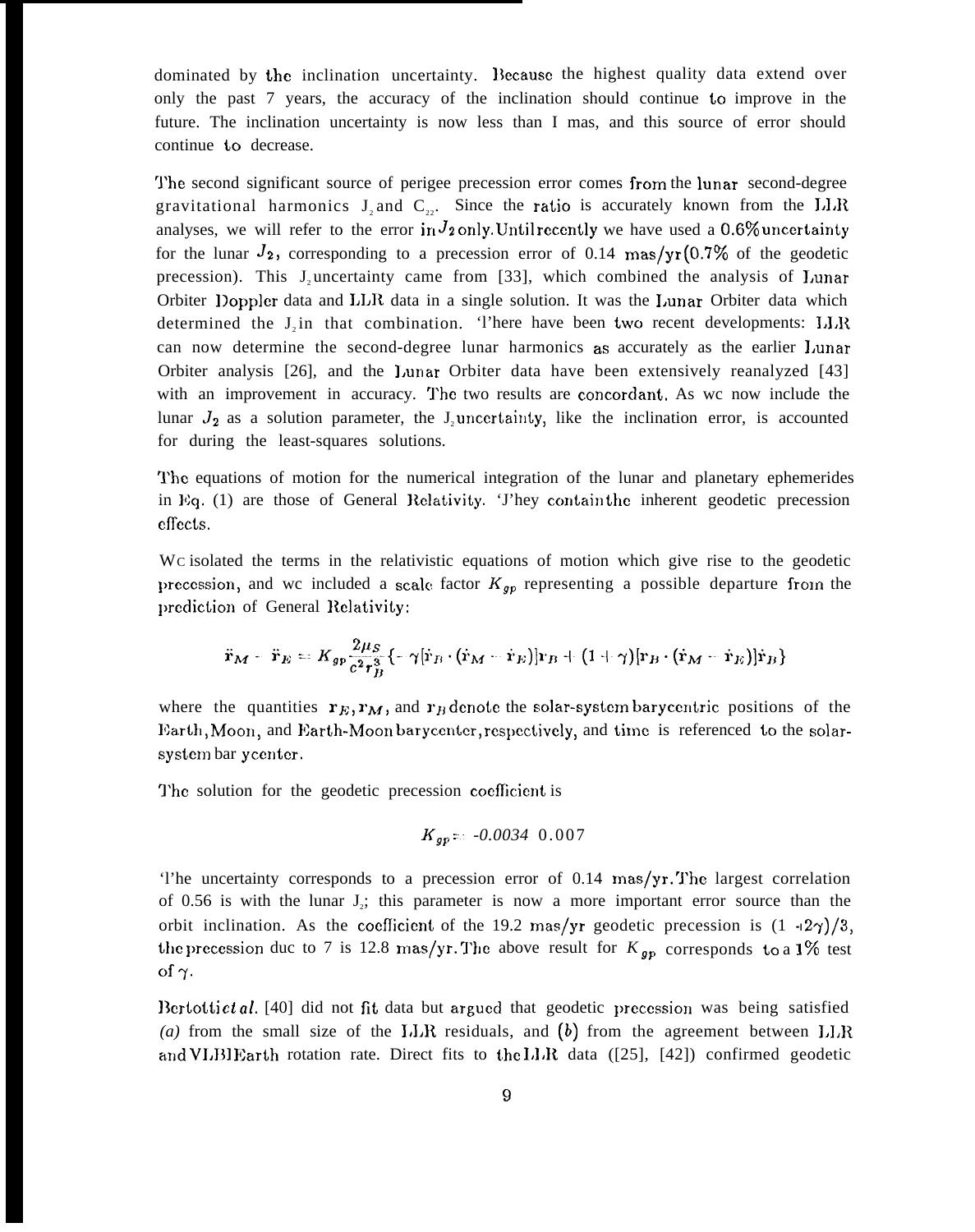precession to 2%. More recently Dickey *et al.* [26] give a 0.9% test. The result above reduces the uncertainty to 0.7%. All results are consistent with  $7 \approx 1$  and General Relativity.

# The PPN Parameters

The PPN parameters of interest are  $\beta$ , measuring the non-linearity in the superposition of gravity, and 7, measuring the amount of space curvature produced by unit rest mass. In General Relativity both parameters arc unity. Estimates of 7 and  $\beta$  have been obtained by other investigators. Shapiro et *al. [44],* Cain et *al.* [45], and IIellings [46] used the Viking orbiter and lander data to determine  $\gamma$ . Reasenberg *et al.* [31] estimate the uncertainty in 7 to bc 0.002, using Viking lander data. The test of the geodetic precession can bc taken as a 1% test of 7, but this statement ignores additional sensitivity to PPN parameters, discussed below.

The lack of detection of Nordtvedt's term has been used to imply a small uncertainty on  $\beta$ . Tests of  $\beta$  using the planetary range data ([34]) yield a  $\beta$  uncertainty of 0.003. 'J'here is value in attempting to test  $\beta$  and 7 in an alternate manner.

Distinct from the Nordtvedt term, the relativistic point mass interactions of  $Eq.(1)$  give sensitivity of the lunar orbit to  $\beta$  and 7. Partial derivatives for  $\beta$  and 7 have been generated from  $Eq. (1)$  by numerical integration. The orbit perturbations include the geodetic precession. 'J'bus, one expects solutions for 7 to have accuracies comparable to, or better than, the above  $1\%$  test resulting from the geodetic precession.

I.I.R solutions for  $\beta$  and 7 using the sensitivity from the relativistic point mass interactions and the gravitational time delay  $Eq. (2)$ , but not the Nordtvedt term, show a smaller uncertainty for 7 than would be predicted from the geodetic precession alone, and nearly identical accuracies for both  $\beta$  and 7. Solving for  $\beta$  and 7 simultaneously: both uncertainties arc 0.005, there arc no significant deviations from 1, and the linear combination  $\beta$  + 7 is better determined with an uncertainty of 0.003. The challenge is to understand the source c)f this sensitivity and whether it is valid.

The discussion of the geodetic precession presented the view that the sensitivity to that precession comes from the solar perturbations in combination with the elliptical radial variations. In that discussion, the determination of the rate of the angle  $D: I, -I'$ :  $\ddot{\omega}$ -*I*  $\cdot$  *I*.' was presented as giving sensitivity to the geodetic precession, and hence 7, through the lunar pcrigcc rate. When the relativistic point-mass interactions arc considered, the rate of *I*) also gives sensitivity to  $\beta$  and  $\gamma$  as they influence  $\dot{L}'$ . In the near circular approximation, the angular rate of the Earth-Moon system about the Sun is given by

$$
L'=[(GM')^{1/2}/{A'}^{3/2}][1\cdot S(\beta+\gamma/2)]
$$

where  $A'$  is not the semimation axis  $a'$  but rather the mean distance from the Sun when relativistic perturbations are included, G is the gravitational constant, and  $M'$  is the solar mass  $(GM' = n'^{2}a'^{3})$ . The scale for relativistic effects is set by

$$
S = GM'/a'c^2 = (n'a'/c)^2 = 0.98706x \ 108
$$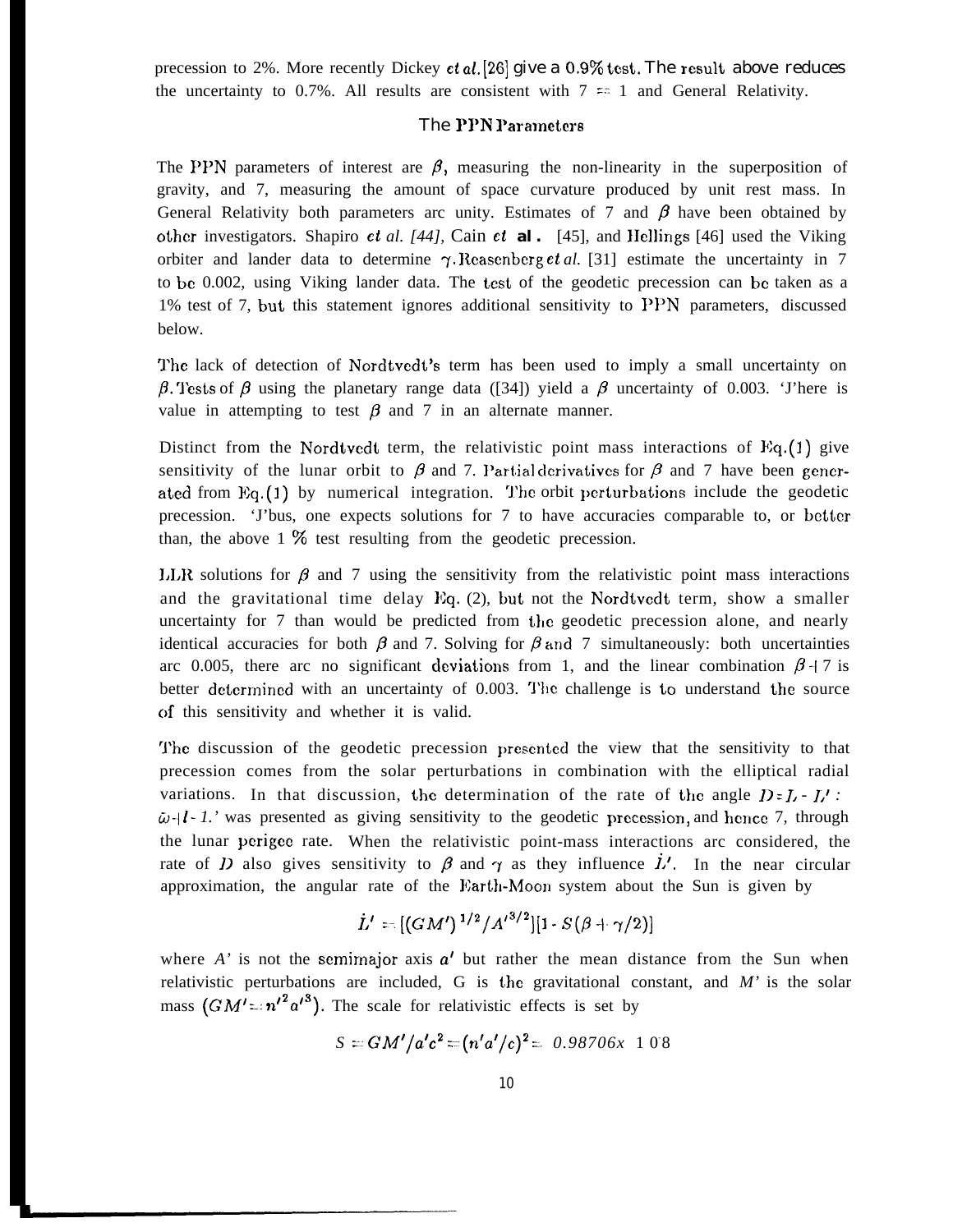with  $Sa' = 1.4766$  km and  $Sn' = 12.792$  mas/yr. The relativistic contribution to the angular rate is  $-Sn'(\beta-17/2)$ . The relativistic contribution to  $\bar{\omega}-\bar{l}$ , is then  $Sn'(0.5+\beta+1.57)$ when the geodetic precession is included, but is closer to  $Sn'(0.65 \text{--} 1.869 \text{+-} 1.47)$  when a more exact expression for the perigee rate is included  $([1 1], [1 7], [1 8])$ . From the experience with the geodetic precession, the linear combination of  $\beta$  and 7 should be determinable to 1%, This argument assumes that the lunar mean anomaly rate is well determined by the LLR data and the mean distance from the Sun is well determined by the planetary range data,

'J'hc solutions include both the 1,1X and planetary ranging data. A normal set of solution parameters is used for the initial conditions of the Moon and planets, hut the relativity solution parameters were "turned on" only for the  $LLR$  data. Both data sets arc sensitive to the heliocentric Earth-Moon orbit. in an attempt to isolate the relativistic sensitivities of the 1,1X data from those of the planetary data, a double standard is being applied to the heliocentric orbit. 'l'he planetary data arc included so that appropriate uncertainties in the heliocentric orbit will be propagated into the lunar orbit during the solutions. The double standard is not perfect, but we do not see another way to isolate the contributions of the lunar data from the planetary data, Wc have done a variety of solutions, including those with planetary relativity parameters turned on, and they do support strong sensitivity of the LLR data to relativity.

The solution cannot be finding all of its  $\beta$  and 7 sensitivity through the argument D, or the two would not separate. Other terms with smaller amplitudes give less sensitivity to other arguments; for example, sensitivity to the mean anomaly  $1'$  of the orbit about the Sun is an order of magnitude less than the mean longitude sensitivity. Sensitivity through the amplitudes are possibilities. Brumberg and Ivanova  $[1\ 7]$ ,  $[18]$  and Nordtvedt  $[11]$  have investigated the sensitivities of the amplitudes to  $\beta$  and 7. When one considers observable amplitudes, the  $\beta$  and 7 sensitivities are mostly at the few-centimeter level. Brumberg and lvanova show two notable possibilities. 'J'he annual cos 1' term shows a  $(-16-126)\beta$  - 67)-cm relativistic contribution to its amplitude, and the cos *D* term has  $(33 - 48\beta + 107)$  cm in its amplitude. Nordtvedt dots not compute the former term; for the latter term he gets a similar-sized sensitivity. For General Relativity  $(\beta = 7 - 1)$ , the Brumberg and Ivanova solution can also be compared to the solution by Lestrade and Chapront-Touzé [19]. The agreement is good except for a few terms involving the annual argurncnt 1'; this discrepancy seems to be traceable to the  $1.66$ -msec annual term in the time transformation between the solar-system barycenter and the Earth-Moon barycenter. 'J'he amplitudes might give sensitivity to  $\beta$  approaching 1%.

Concerning the sensitivity of the LLR data to  $\beta$  and 7 through point-mass interactions, it should be possible to determine the combination  $(0.8\beta + 1.47)$  to 1% accuracy through an argument rate. 'J'here is additional sensitivity to  $\beta$  and 7 through amplitudes. There is numerical evidence that the sensitivity may be less than  $1\%$ , for which we cannot find theorctica] support. It is clearly worthwhile to cornbinc the relativistic solutions from both the LLR and planetary ranging data. Since the LLR data have their sensitivity through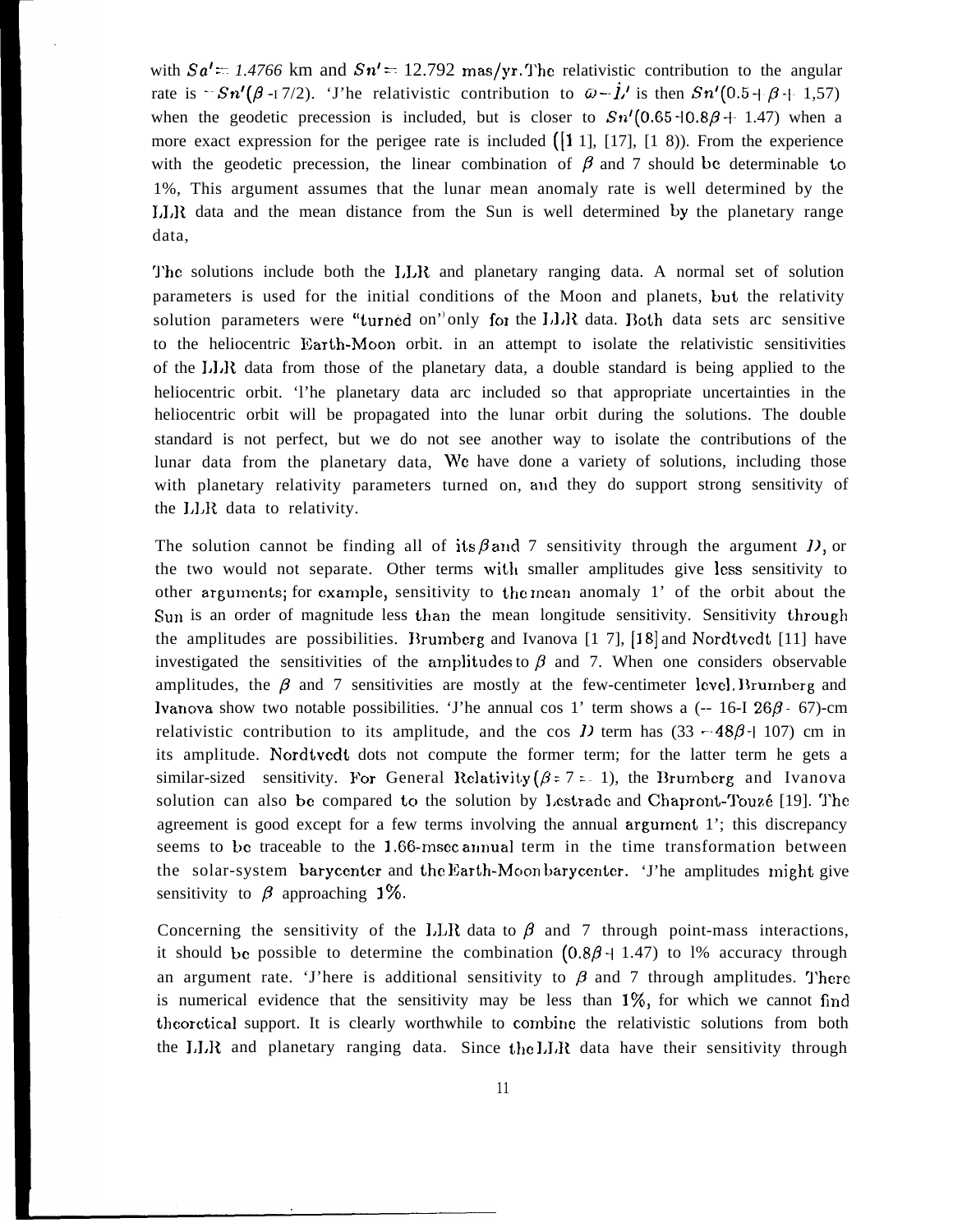the lunar and heliocentric orbit, while the planetary data have their main sensitivity to  $\gamma$ through the time delay in the solar gravity field and their main sensitivity to  $\beta$  through the precession of Mercury's perihelion, the combination of data types offers an interesting possibility. A combined solution would improve the accuracy of separating  $\beta$  and the solar  $J_2$ , which do not separate well when using the existing planetary data alone.

# Change in the Gravitational Constant

Analyses of the LLR data have the potential to determine the rate of change of the gravitational constant G. Tides on the Earth dissipate energy and transfer angular momentum from the Rarth's spin to the lunar orbit. This causes the mean distance and orbital period to increase. A decreasing  $G$  would also cause both distance and period to increase  $(2n/n -i 3\dot{a}/a = \dot{G}/G)$ , but not in the same ratio as tides. Since the tidal effect is relatively large  $(\dot{n}/n = 1.5 \times 10^{-10}/yr)$ , and since we are interested in  $\dot{G}/G$  less than  $10^{-11}/yr$ , accurate tidal modeling is a necessity.

Our present tidal model includes dissipation by both diurnal and semidiurnal tides on the Earth and dissipation in the Moon. From recent solutions [26] these Contribute to the total tidal *n* or  $\dot{a}$  in the proportions 16%, 86%, and - 2%, respectively. The uncertainty in the total is *2Y0.* More important than the linear increase in distance, the major tidal acceleration effect comes from the -  $t^2$  change in mean anomaly causing a -  $t^2$  sin 1 signature in range. The diurnal and semidiurnal terms are separable by a small  $18.6$  yr term in mean anomaly [41 ]. The dissipation in the Moon is mainly observed through its influence on the lunar rotation and not the orbit,. The influence on the orbit is inferred from the lunar dissipation model. 'l'here are two possible sources of dissipation in the Moon: solid-body dissipation, and viscous dissipation at a liquid-core/solid-mantle interface [47]. The former source is programmed in our software; the latter is not, The two sources do not give rise to the same orbital effects, so the lunar contribution is uncertain by most of its present  $1.5\%$ effect. Expecting that changes in the lunar model would leave the total  $\dot{n}$  and  $\dot{a}$  the same, the present tidal model should be capable of supporting tests for  $\dot{G}/G$  with an accuracy of 0.6  $x$  10<sup>-11</sup>/yr, which corresponds to 2% of the tidal effect, or better. Programming the alternative lunar dissipation model would improve the tidal acceleration computation and benefit future tests.

A G/G rate of --10<sup>--11</sup>/yr causes a 3.9 mm/yr increase in the lunar mean distance  $(\dot{a}/a =$  $-\dot{G}/G$ , but if the  $t^2$  term in mean anomaly is indistinguishable from tidal acceleration, then  $-1/3$  of the radial change, or  $-1.3$  mm/yr, would be distinct from tidal acceleration. A change in G also causes accelerations in the angular motion about the Sun  $(\dot{n}'/n' = 2\dot{G}/G)$ , and the solar perturbation terms in Eq.  $(7)$  contribute additional terms. The contribution from the acceleration in the heliocentric orbit through the solar perturbation terms gives coefficients of periodic terms which are quadratic. in time. With the linear term, the  $\dot{G}$ contribution to radial distance that is distinct from tidal acceleration is

$$
\frac{1}{3}r\frac{Gt}{G} - 2\frac{G}{G}n't^2 \,[3699 \sin 2D + 2956 \sin(2D - l) + \ldots] \text{ km.}
$$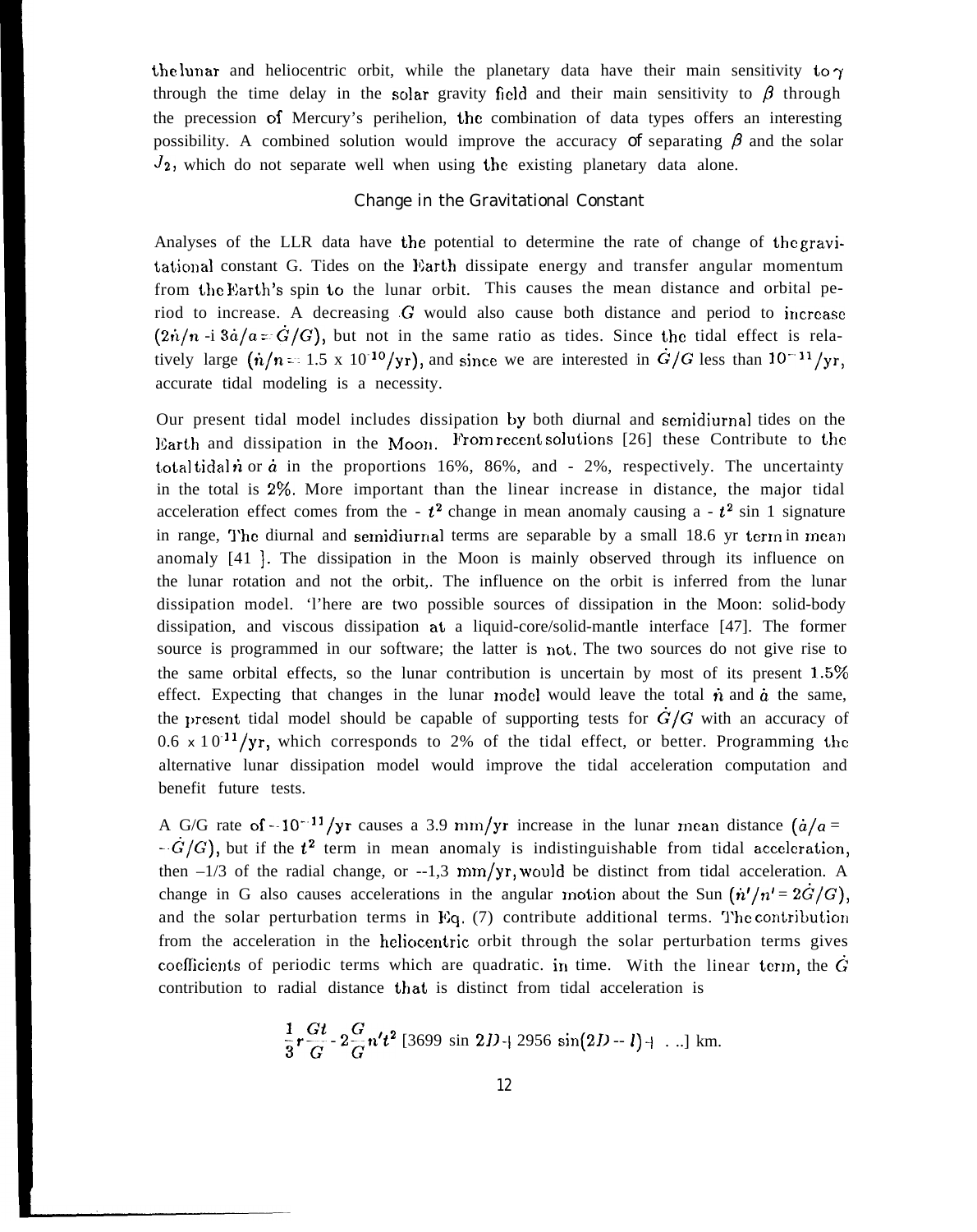Some small linear terms from the sensitivity of the coefficients to mean-motion changes have been ignored.

For  $a \dot{G}/G$  rate of - 1 ()<sup>-11</sup> /yr, the major terms are

$$
-1.28t + (0.46\sin(2D - l) - 10.37\sin 2D)t^2
$$
mm, (8)

with  $t$  in years. For data spans of more than a decade, the nonlinear terms surpass the linear term in importance (The envelope, rms, and average signature due to  $Eq. (8)$  arc shown in Figure 1). Thus, an increasing data span has the potential to strikingly improve the G/G determination.

The LLR data have been used to estimate  $\dot{G}/G$  with a null result. A rate of 10<sup>-11</sup>/yr would yield signatures from the solar perturbations exceeding 10 cm rms in the early 1970s and reaching 1 cm rms in 1993; the lack of such signatures demonstrates the importance of the early data in conjunction with the more accurreate data in limiting G. The size of the signature justifies an uncertainty of  $0.7 \times 10^{-11}/yr$ . Including an uncertainty of 0.6 x  $10^{-11}$ /yr from the 2% tidal acceleration error gives 0.9 x  $10^{-11}$ /yr total uncertainty. The LLR G/G result is  $(0.1 \pm 0.9)$  x  $10^{-11}$  /yr. The largest correlation is .67 and is with the scmidiurnal tidal component.

As a check of the linear effect, a separate solution has estimated a rate in the mean distance with uncertainty 3.5 mm/yr, equivalent to 2.7 *x* 10-"11 /yr for  $\dot{G}/G$ . The former solution implies a smaller G/G uncertainty, illustrating the dominance of the nonlinear solar perturbation terms.

The present  $LLR$  results for  $G/G$  do not improve significantly on the planetary ranging results ([34], [48]). Recent results have also been given for planetary data combined with I,I,R data [49] and the binary pulsar [50], [51], [52], [53].

#### comparison

Brief references to individual tests have been given in the separate sections of this paper. Broad analyses of the  $LLR$  data for several relativistic effects have been given by Müller et al. ([35], [54], [55]). '1'hc Earth-Moon orbit about the Sun contributes uncertainty which was not considered in the solutions given in [35] and the uncertainties given in [54] and [55] are more realistic (J. Müller private communication, 1994). 'J'he results and uncertainties of those later papers arc in general agreement with this paper.

#### Conclusions

Solutions using 24 years of lunar laser data have been used for three tests of relativity and a check of the constancy of the gravitational constant. The LLR data have improved with time. The data since 1987 arc particularly accurate with 1987 ranges showing a weighted rms residual of 4 cm and 1993 residuals scattering by 3 cm.

The Nordtvedt effect gives strong sensitivity to any violation of the equivalence principle. Using a numerically derived partial derivative for the gravitational to inertial mass ratio,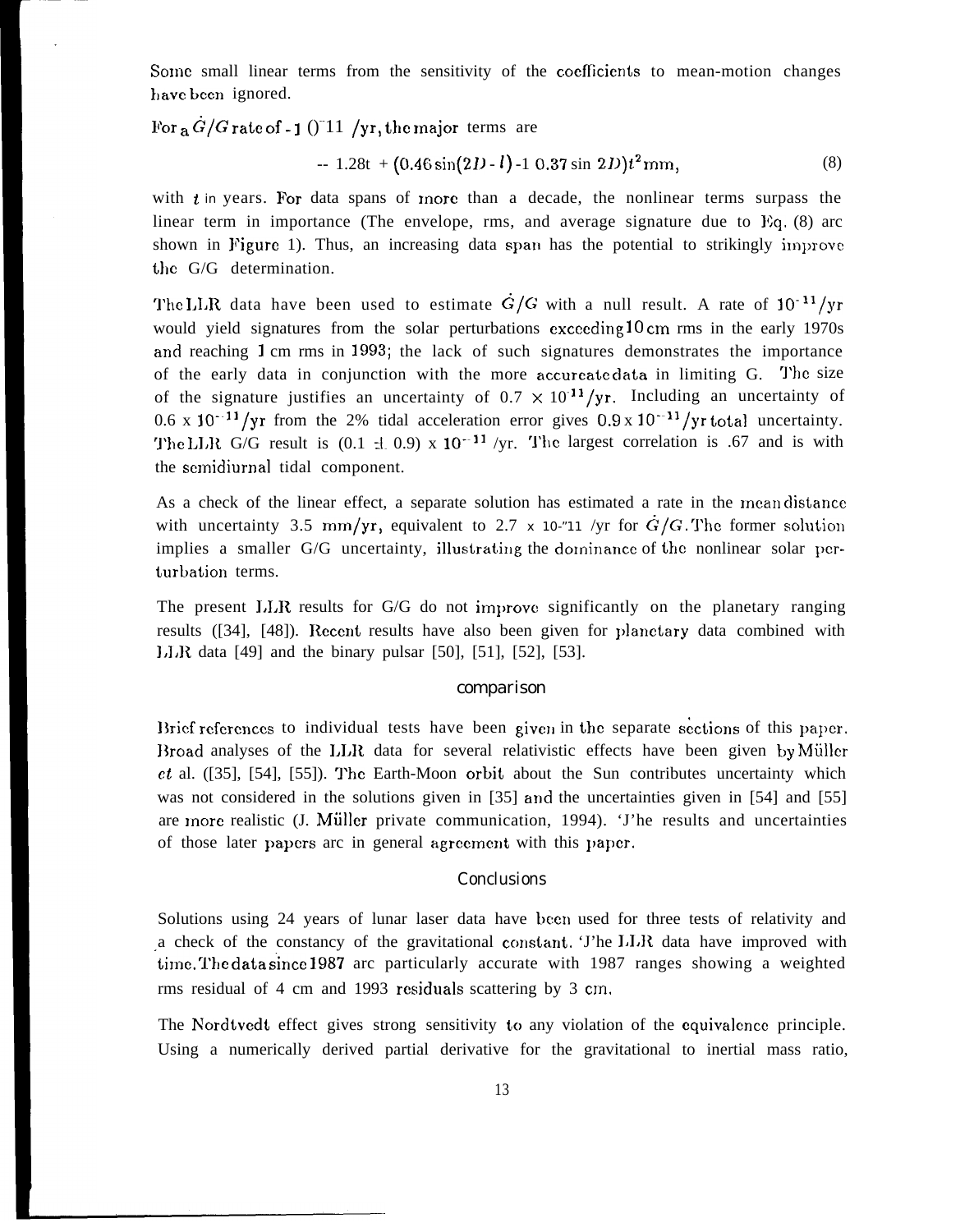$|(M_G/M_I)_{\rm Earth} - (M_G/M_I)_{\rm Moon}| \leq 5$  x 1019. Since any violation of the strong equivalence principle depends on  $\beta$  and 7, and since there are good determinations of 7 from interplanetary time delay measurements, then including the uncertainty due to compositional differences between the Earth and Moon  $|\beta - 1|$  <0.0014. If it is assumed that the weak equivalence principle is satisfied, then  $|\beta - 1|$  <0.0006.

The geodetic precession is within 0.7% of its expected value of 19.2 mas/yr. Since this precession depends on the factor  $(1 + 27)/3$ , this result is also a 1% test of  $\gamma$  under the assumption that other relativistic effects are known. The lunar  $J_2$  is the most important correlated source of uncertainty.

Independent of the Nordtvedt effect, but including the geodetic precession, there are orbit perturbations depending on  $\beta$  and  $\gamma$ . The time delay gives some sensitivity to  $\gamma$ . The LLR solutions usc numerically derived partial derivatives for the orbit perturbations and indicate sensitivity to  $\beta$  and  $\gamma$  beyond that expected from theoretical work. It is certain that the linear combination  $0.8\beta + 1.4\gamma$  is tested at the 1 % level since it arises through the same solar perturbation terms which give the geodetic precession test. The work of Brumberg and Ivanova indicates additional sensitivity to  $\beta$  and 7 through annual and synodic monthly terms, and Nordtvedt's work supports sensitivity in the latter term. Neither work would support  $\beta$  and 7 accuracy better than 1%. From the I.I.R solutions  $\beta$  and 7 match the values of general relativity within the uncertainty of 0.005, and the linear combination  $\beta$  -1 7 matches within 0.003. For the LLR solutions it must be cautioned that usc is made of the planetary ranging data to determine the distance of the Earth-Moon orbit from the Sun, without allowing those data to directly contribute to the determination of the  $PPN$ parameters. It is important to understand this test better, since the sensitivity to  $4\beta - \gamma$ from the Nordtvedt effect in combination with the sensitivity to  $\beta$  +7 gives a test of  $\gamma$  with uncertainty 0.003, which is second in accuracy only to the interplanetary time delay, and it can be cxpcctcd to improve in the future.

On the question of a changing gravitational constant, solutions show no significant change, with  $|G/G|$  < 0.9 x 10<sup>-11</sup>. It previously has been understood that G and tidal acceleration both influence the lunar period and mean distance, but  $\dot{G}$  and tidal acceleration would be separable from a linear term in time. Here it is shown that the influence of  $\dot{G}$  also causes nonlinear time signatures, through the solar perturbations, which arc already dominant.

'J'he lunar orbit is highly perturbed by the Sun. This paper's tests of relativity and  $\dot{G}$ all depend on the solar perturbations. Reasoning from two-body theory is insufficient for the lunar orbit. All of the tests will improve with additional data of present quality. The geodetic precession test, depending on a secular effect, will benefit from increased data span. The tests of  $\beta$  and  $\gamma$  through orbit perturbations (apart from the Nordtvedt effect) arc the least well understood, but hold promise. In combination, the lunar and planetary ranging data should be able to improve on the dynamical determination of the  $\frac{1}{2}$ . Finally, there are lunar G terms, nonlinear in time, which should permit significant but in improvements in testing the constancy of G.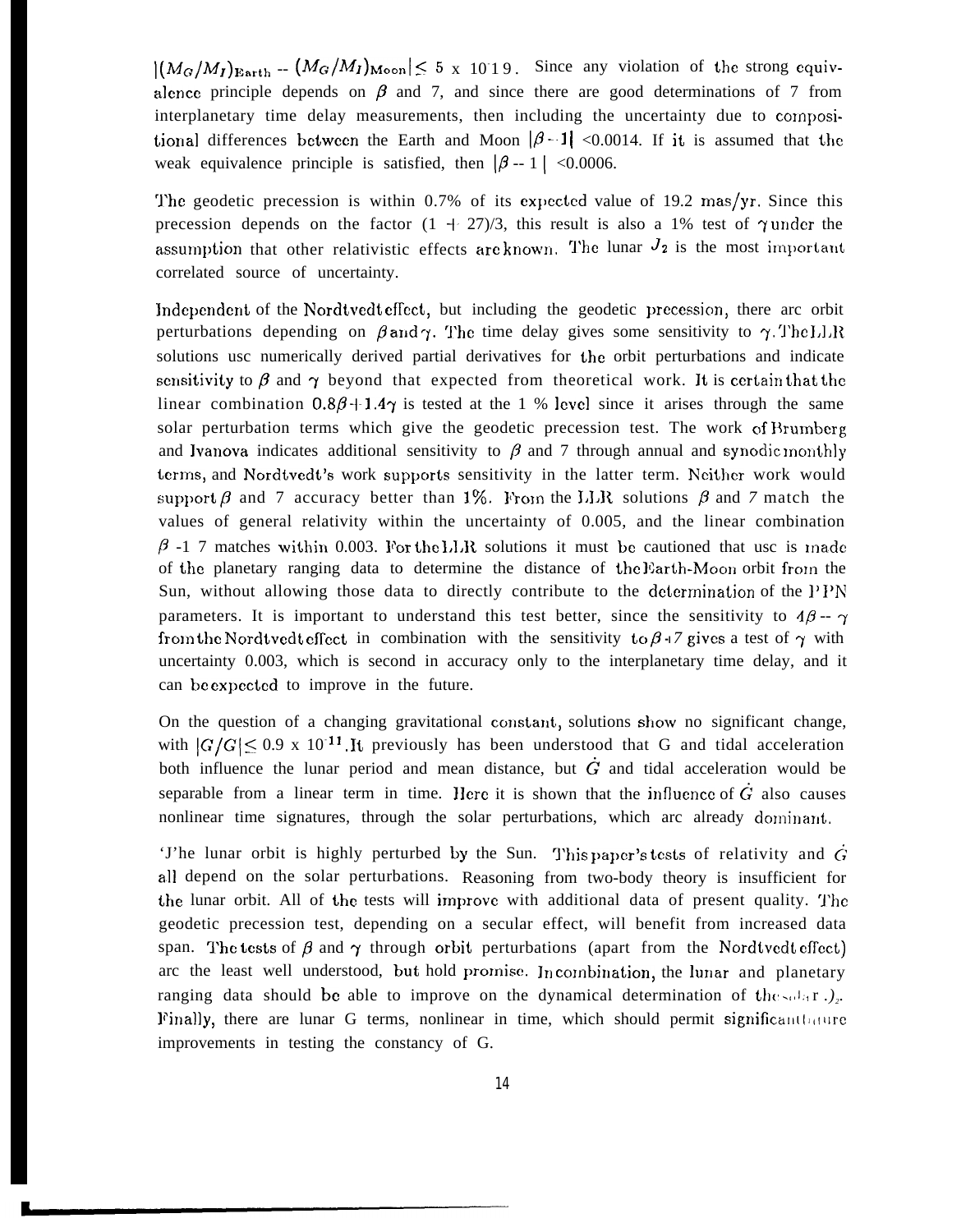#### Acknowledgements

Helpul comments have been provided by T. Damour and K. Nordtvedt. We wish to acknowledge and thank the staffs of CERGA, Halcakala, the University of Texas McDonald Observatory, and the Lunar Laser Ranging associates. Normal points were constructed from individual photon returns by R. Ricklefs, P. Shelus, A. Whipple, and J. G. Ries at the University of Texas for the MLRS and for earlier Halcakala data. 1). O'Gara produced later IIaleakala normal points. C. Vcillct provided normal points for the CERGA data. The planetary ephemeris was produced by E. M. Standish. This paper presents the results of onc phase of research carried out at the Jet l'repulsion Laboratory, California Institute of 'J'cchnology, under contract with the National Aeronautics and Space Administration.

# References

- [.1] T. 1). Moyer, *Celest. i14ech, 23,33-56 (1981)*
- [2] C. M. Will, in *Experimental Gravitation*, *B. Bertotti, Ed.*, Academic Press (1974)
- [3] X X Newhall, E.M. Standish, and J. G. Williams,  $Astron. Astrophys.$  125, 150 (1983).
- [4] 1.1. Shapiro, *Phys. Rev. Lett.* 13,789 (1964).
- [5] D. B. Holdridge, in *Supporting Research and Advanced Development*, Space Programs Summary 37-48, Vol. 111, Jet l'repulsion l,ahoratory, 2-4, (1967).
- [6] T.D. Moyer, JPL internal memorandum 314.7-122 (1977)
- [7] K. Nordtvedt, Jr., Phys. Rev. 169,1014 (1968).
- [8] K. Nordtvedt, Jr., *Phys.* Rev. 169,1017 (1968).
- [9] K. Nordtvedt, Jr., Phys. Rev. 170, 1186 (1968).
- [10] K. Nordtvedt, Jr., *Phys. Rev. D* 43,10 (199 1).
- [11] K. Nordtvedt, Jr., submitted to *Icarus* (1994)
- [12] J. G. Williams et al., *Phys. Rev. Let.* 36,551 (1976),
- [13] F.M. Flasar and F. Birch, *J. Geophys. Res.* 78, 6101 (1973).
- [14] l{;. G. Adclberger et al., *Nature 347,261-263 (1990).*
- *[15]* M. Chapront-Touzé and J. Chapront, Astron. Astrophys. 190,342 (1988)
- *[16]* M. Chapront-g'ouz6 a~,d J. Chapront, l,unar 'J'ablcs and l'rograms from *4000 }]. C.* **tO** A. D. 8000, Willman-Bell, Richmond, VA (1991),
- [17] V. A. lhwmbcrg, and '1'. V. lvanova, in *Sun and Planetary Systems,* cds. W. l'ricke and G. Teleki, Reidel, Dordrecht, 423 (1982).
- [18] V. A. Brumberg, and T. V. Ivanova, Bull. ITA 19,3 (1985).
- [19] J.-1'. l.cstradc, and M. Chapront-1'ouz6, *Astron. Astrophys. 116,75-79 (1982),*
- [20] K. Nordtvedt, Jr., Phys. Rev. *D* 37, 1070 (1988),
- [21] B. Shahid-Saless, *Phys.* Rev. D 46,5404 (1992).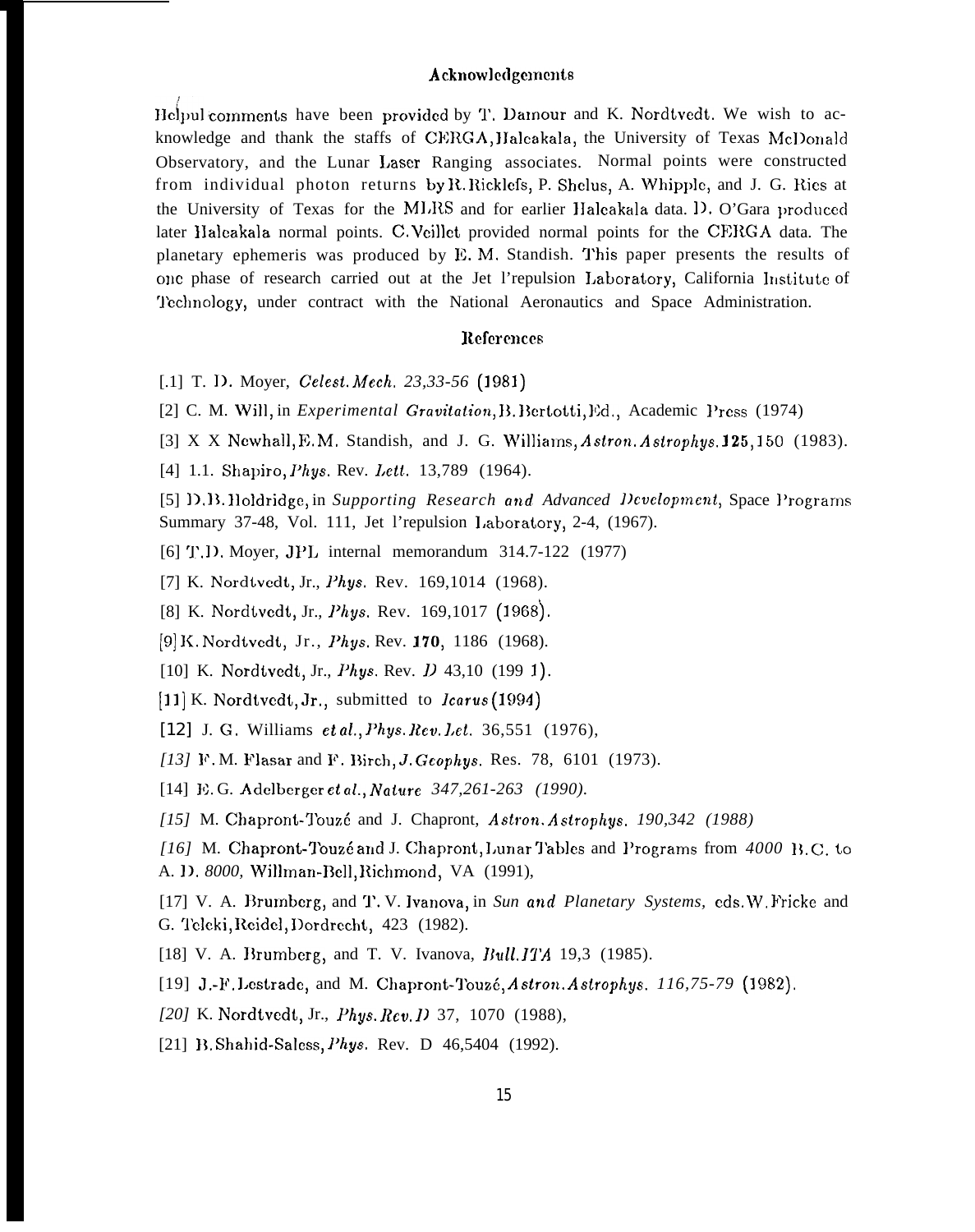[22] K. Nordtvedt, Jr., Phys. Rev. D 47,3633(1993).

[23] V. J. Slabinski, private communication (1976).

[24] K. Nordtvedt, Jr., Phys. Rev. D 43, 3131 (1991).

[25] J. O. Dickey, X X Newhall, and J. G. Williams,  $Adv. Space Res. 9$ , No.  $9,75-78(1989)$ .

[26] J. O. Dickey et al., Science, in press (1994).

[27] E.G'. Adelberger et al., Phys. Rev. D 42,3267-3292(1990).

[28] P. G. Roll, R. Krotkov, and R. H. Dickey, Ann. Phus.  $(N, Y, )$  26, 442(1964).

[29] V. B. Braginsky and V. I. Panov, Zh. Eksp. Teor. Fiz. 61, 873 (1971) [Sov. Phys. *JETP* 34, 463 (1972)].

[30] Y. Su et al., submitted to Phys. Rev. (1994).

[31] R. D. Reasenberg et al., Ap. J. Lett. 234, L219 (1979).

[32] I. I. Shapiro, C. C. Counselman, and R. W. King, Phys. Rev. Let. 36,555(1976).

[33] A. J. Ferrariet al., J. Geophys. Res. 85,3939(1980).

[34] 1.1. Shapiro, in *Proceedings of the 12th International Conference on General Relativity* and Gravitation, University of Colorado at Boulder, July .2-8, 1989, Ashby, Bartlett, and Wyss, eds., Cambridge (1990).

[35] J. Müller et al., Astrophys. J. 382,1,101-1,103 (1991).

[36] J. F. Chandler, R. 1). Reasenberg, and I. J. Shapiro, Bull. Amer. Astron. Sot. 26, 1019 (1994).

[37] W. de Sitter and D. Brouwer, Bull. Astron. Inst. Neth. 8,213 (1938).

[38] B. M. Barker, and R.F. O'Connell, *Phys. Rev.* 1) 2, 1428 (1970).

[39] B. M. Barker, and R.F. O'Connell, *Phys. Rev.* **D** 12,329 (1975).

[40] B. Bertotti, I. Ciufolini, and 1'.1, Bender, *Phys. Rev. Let.* 58, 1062 (1987).

[41] J. G. Williams, W. S. Sinclair, and C. F. Yoder, Geophys. Res. Lett. 5,943 (1978).

[42] 1.1. Shapiro et al., *Phys. Rev. Let.* 61,2643 (1988).

[43] A. S. Konopliv *et al.*, paper at AAS/AIAA Astrodynamics Specialist Conference (1993).

[44] I. J. Shapiro et al., J. Geophys. Res, 82, 4329 (1977).

[45] D. L. Cain et al., Bull. Amer. Astron. Sot. 10, 387 (1978).

[46] R. W. Hellings, in Proceedings of the 10th International Conference on Relativity and Gravitation (Padova), B. Bertotti et al., eds., (Reidel, Dordrecht) 365-385, (1983).

[47] C. 11'. Yoder, Phil. Trans. R. Soc. London, Ser. A 303, 327 (1981).

[48] R. W. Hellings et al., Phys. Rev. Lett. 51, 1609 (1983).

[49] J. F. Chandler, R. D. Reasenberg, and 1.1. Shapiro, Bull. Amer. Astron. Sot. 25, 1233 (1993).

[50] T. Damour et al., Phys. Rev. Lett.  $61, 1151$  (1988).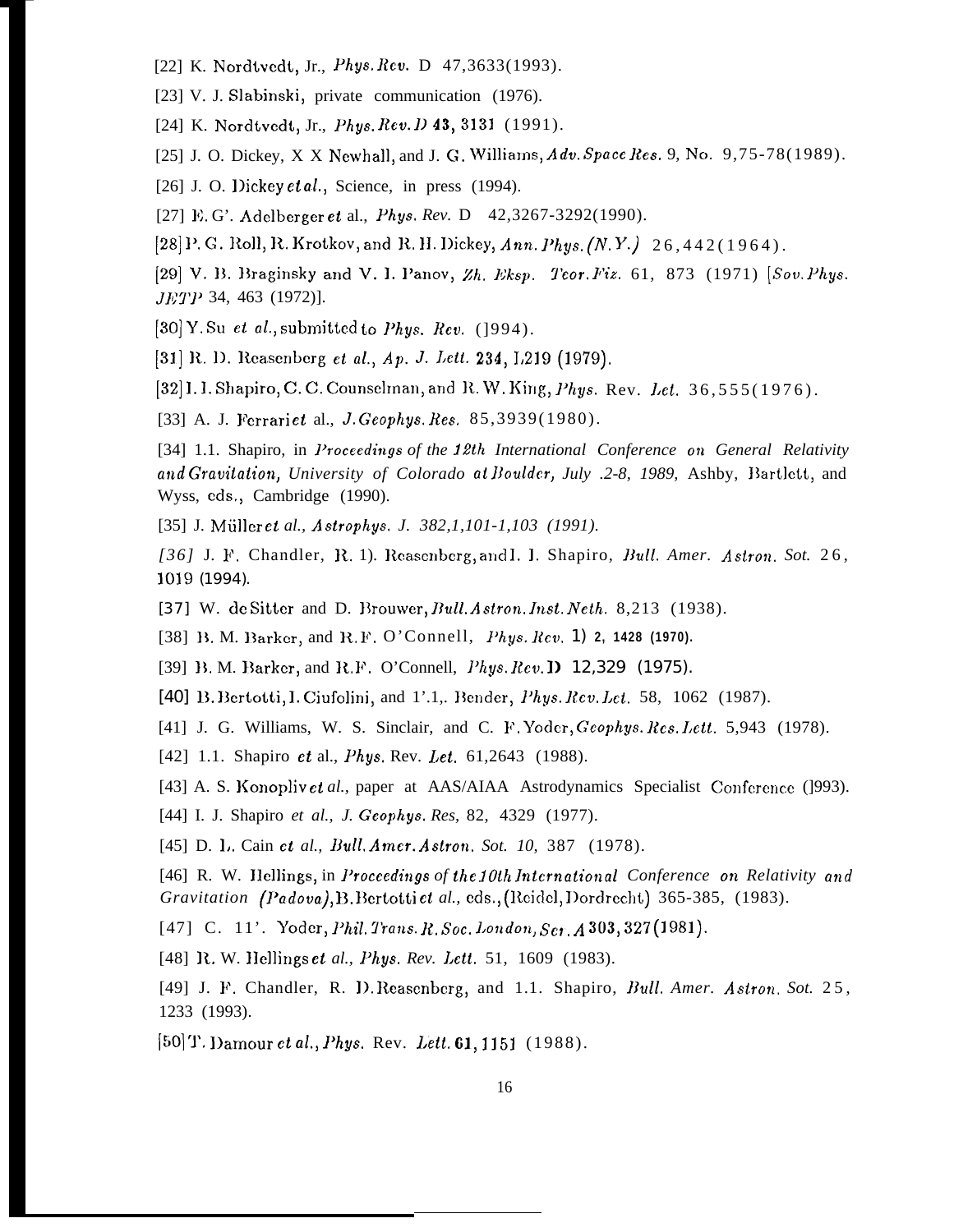[51] J. 11. Taylor, and J. M. Weisberg, Astrophys. J. 345,434 (1989).

[52] J. H. Taylor, in '(l'article Astrophysics," in IVth Rencontres de Blois, J,'J'."l'. Vân, cd., in press (1 993).

[53] V, M. Kaspi et al., submitted (1994).

[54] J. Müller et al., in *Proceedings of the Second Gauss Symposium*, Munich, Germany (1993).

[55] J. Müller et al., in *Proceedings of the Seventh Marcel Grossman Meeting on General* [55] J. Müller *et al.*, in *Proceedings of the Seventh M*<br>*Relativity*, Stanford Universit<u>y</u>, July, 1994 (to appear)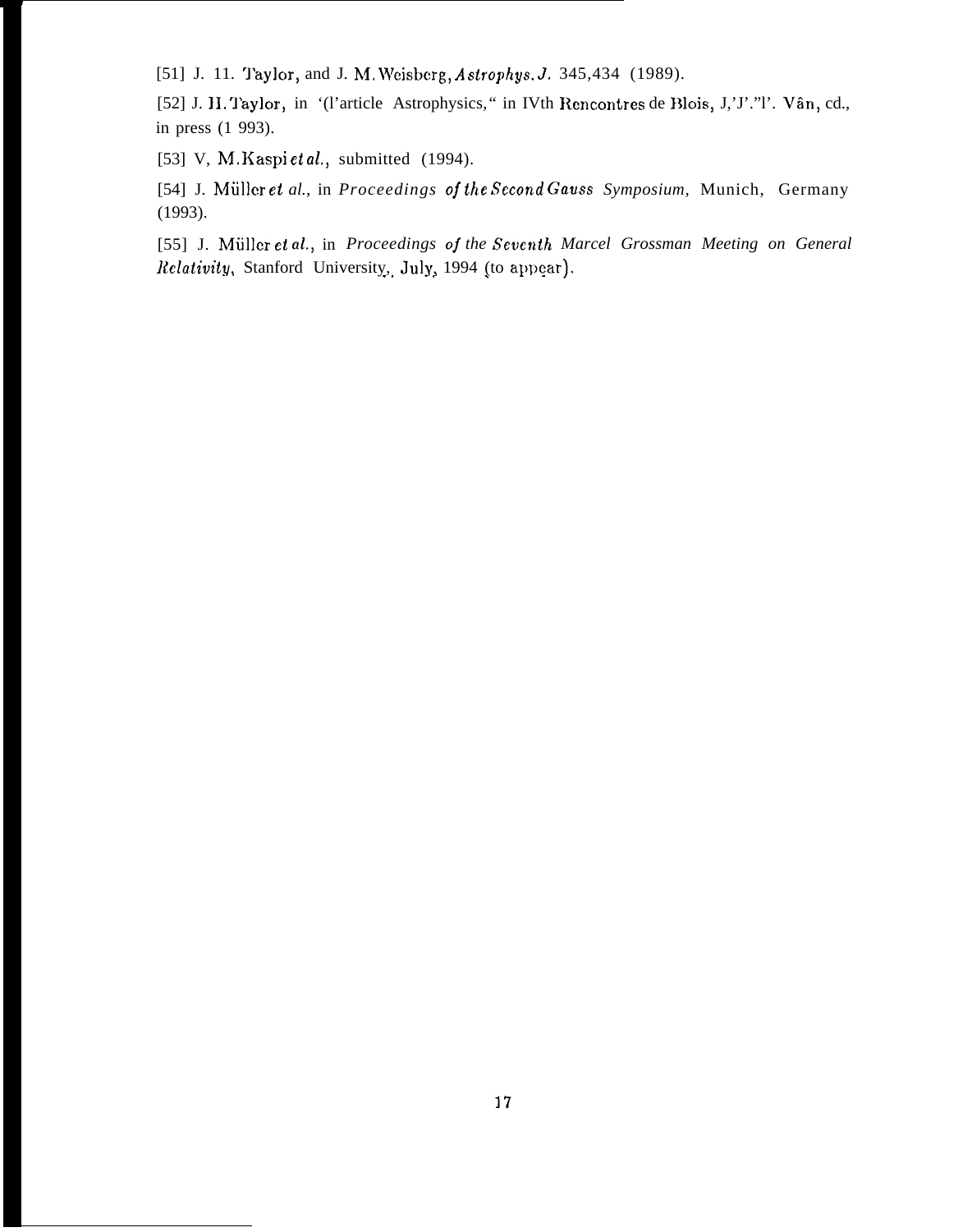# **Figure Caption**

Effect of  $\dot{G}/G = -1 \times 10^{-11}/yr$  on the radial coordinate of the Moon. The curves are annual samples of the observed weighted rrns range residual and four curves based on the theoretical signature: the maximum, rms, average, and minimum. 'l'he reference time in l~;q. (8) is 1989.